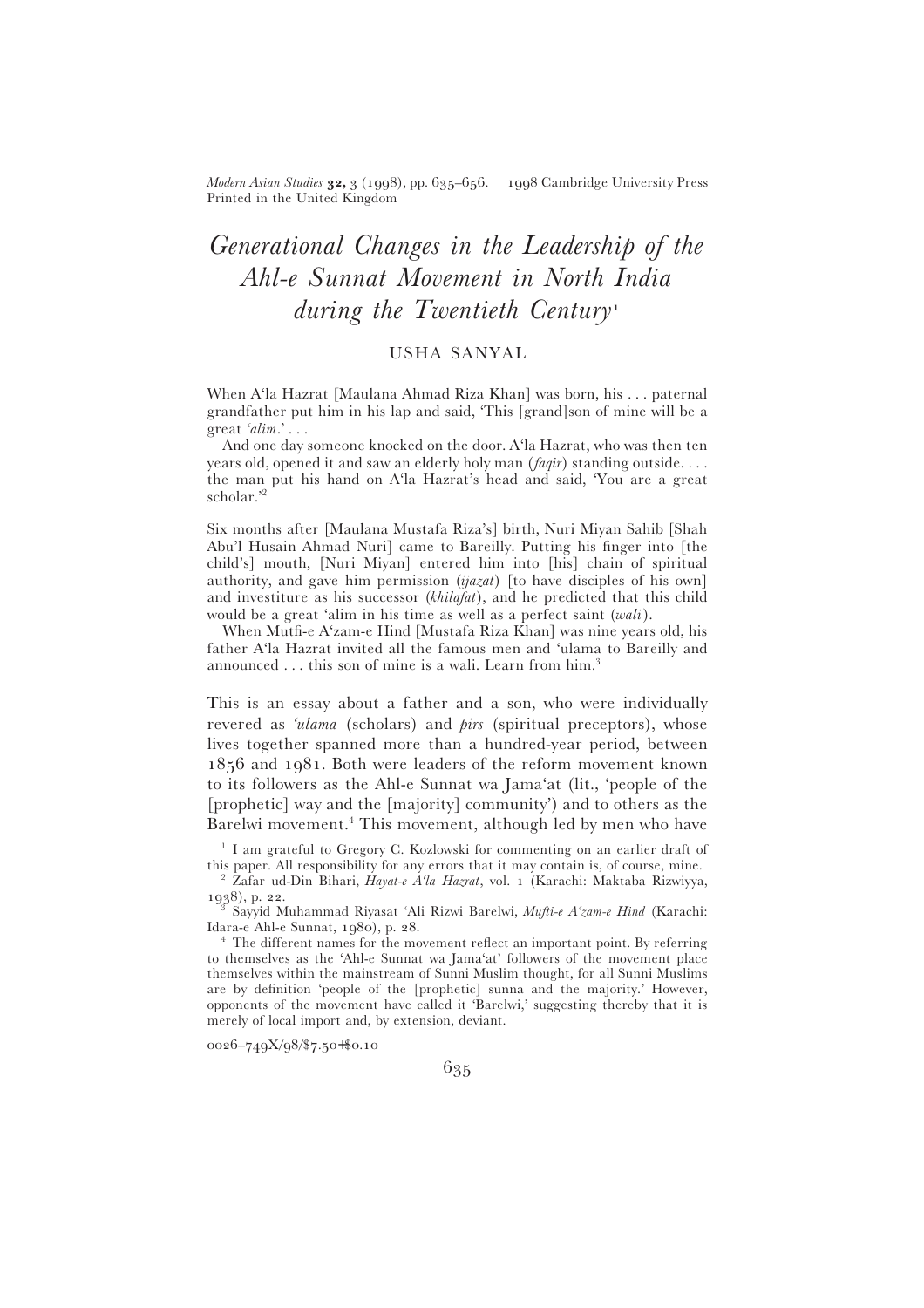seen themselves primarily as scholars ('ulama), blurs the distinction between the 'alim and the sufi to an unusual degree, as Maulana Mustafa Riza Khan's life and career in particular indicates. By examining their lives in this essay I hope to show that one of the ways the Ahl-e Sunnat movement has changed in the course of the twentieth century has been in the leadership's increased emphasis on the role of sufism. Ahmad Riza Khan, whose writings constitute the intellectual basis for the movement, was first and foremost an 'alim. His son, Mustafa Riza Khan, emerges in his followers' accounts as one who was preeminently a pir. I shall try to understand this development in the context of the history of the Ahl-e Sunnat movement itself, as well as to assess whether the movement has in the process undergone a decisive transformation in character. Does it stand closer to 'popular'—and by implication 'unreformed'—Islamic practice in the subcontinent today than it did a hundred years ago? I shall try to deal with this question as well as the evidence permits.

## **The Nineteenth-Century Background**

The Ahl-e Sunnat wa Jama'at movement in British India was greatly shaped by the writings of Maulana Ahmad Riza Khan Barelwi  $(1856-1921).$ <sup>5</sup> Ahmad Riza was born into a well-to-do and learned Pathan family in Bareilly in 1856. In the seventeenth century, his ancestors had made their fortune in military service under the Mughals, but in the early nineteenth century Ahmad Riza's grandfather Riza 'Ali Khan (1809–65/66) broke with family tradition by becoming a *faqih* (jurisconsult) and sufi gnostic in the Qadiri order. It is not improbable that the growing British presence in India was making the military less promising as a career to Indians at this time.

By the time Ahmad Riza was born, the 1857 revolt against the British was looming. His family probably took no part, managing to preserve its landed property (villages and farmland in Rampur and Badayun districts, for the most part) in the post-Mutiny reprisals, though like other 'ulama in north India it too had to adjust to the

<sup>5</sup> I have studied Maulana Ahmad Riza Khan's works and thought in my book, *Devotional Islam and Politics in British India: Ahmad Riza Khan Barelwi and his Movement*, *1870–1921* (Delhi: Oxford University Press, 1996).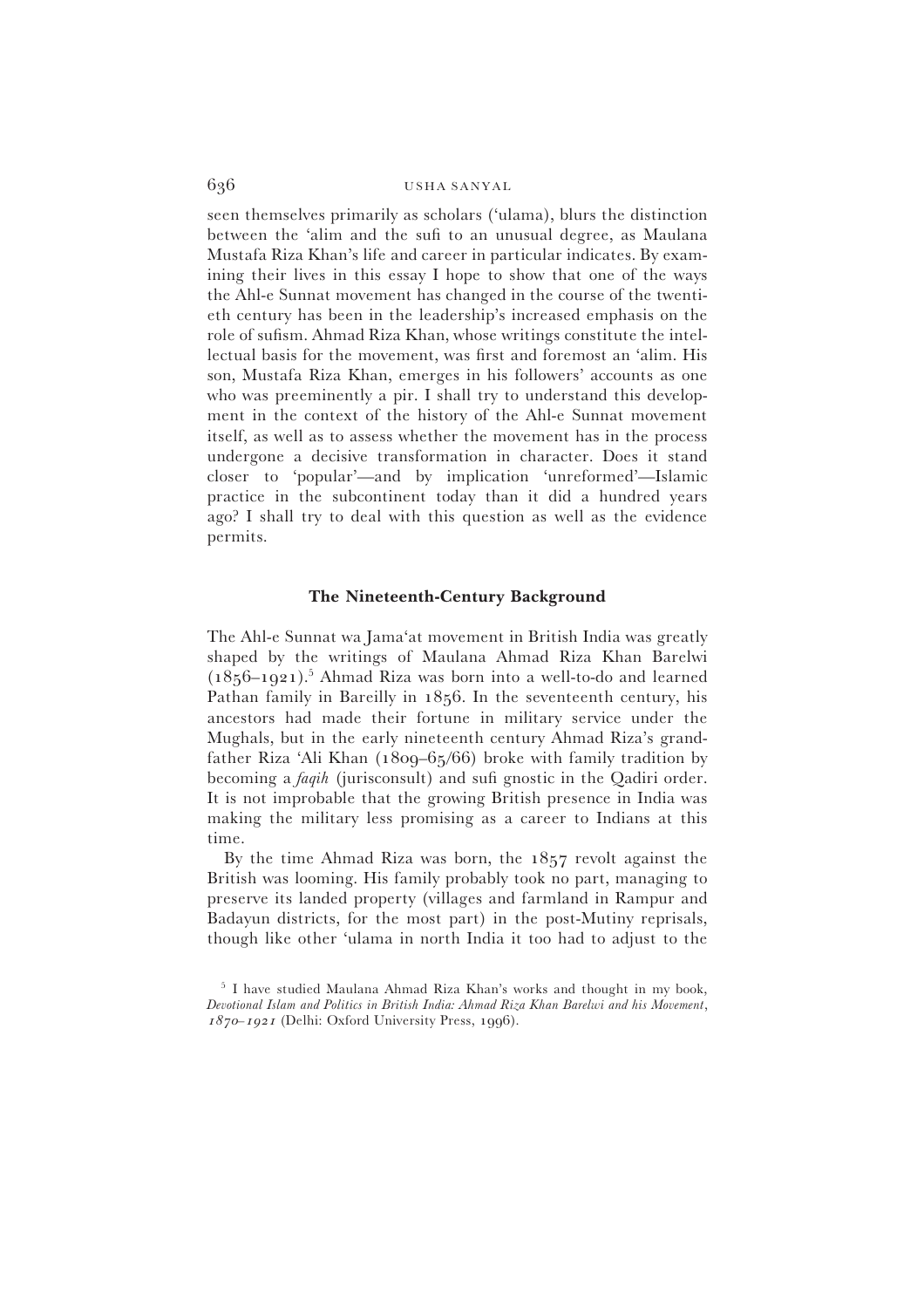considerable reduction of state patronage under colonial rule. Ahmad Riza's father maintained close ties with Maulana Irshad Husain of Rampur, the spiritual preceptor to Rampur state's Nawab Kalb 'Ali Khan, a Sunni ruler in an otherwise Shi'i ruling family.6

The political context of the late nineteenth century, as is well known, led to a period of extraordinary intellectual ferment among north Indian Muslims. The 'ulama, for their part, believed that the Muslims had become politically weak because they had fallen away from their faith (*din*). At Deoband, the 'ulama opened a school (*madrasa*) in the 1860s which emphasized every Muslim's personal accountability to Allah for living an ethical and moral life in the light of the Qur'an and prophetic sunna, as interpreted by the scholars and sufi pirs of Deoband. In the 1870s Syed Ahmad Khan (1817– 99) founded the Anglo-Muhammadan College in Aligarh, whose curriculum sought to give Indian Muslims both Western scientific and Islamic learning. In the 1890s the Nadwat al-'Ulama founded their madrasa at Lucknow in yet another attempt to find a balance between a modern Western education and the traditional curriculum of the madrasa.7

Ahmad Riza was very much a part of the intellectual climate of his times. Educated at home by his father, Maulana Naqi 'Ali Khan (1831–80), by the 1880s Ahmad Riza was already widely known among the north Indian 'ulama as a gifted scholar with an intellectual bent toward rationalist sciences (*ma'qulat*) such as logic, mathematics, and Islamic law, particularly the latter.<sup>8</sup> Nevertheless, unlike the reform movements mentioned above, the Ahl-e Sunnat movement that by the 1880s had begun to coalesce around him was not primarily centered on a madrasa (though one was founded in Bareilly in 1904). Its main focus was Ahmad Riza himself.

<sup>6</sup> Barbara D. Metcalf, *Islamic Revival in British India: Deoband, 1860–1900* (Princeton: Princeton University Press, 1982), pp. 296–313, mentions these and other details in a very useful summary of the Ahl-e Sunnat movement.<br><sup>7</sup> The foregoing paragraph is a brief summary of a complex and fascinating

aspect of Indian Muslim history in the late nineteenth century. In *Islamic Revival*, *ibid*., Barbara Metcalf offers a comprehensive survey of the most important renewal movements of the time, as well as their eighteenth-century precursors. <sup>8</sup> The ma'qulat sciences, or those based on human reasoning, are contrasted to

the *manqulat* or 'copied' sciences, most importantly *hadis* (sayings of the Prophet Muhammad). Study of the latter was a hallmark of the Delhi-based scholar Shah Wali Ullah (d. 1763) and those associated with the Madrasa Rahimiyya, while ma'qulat was the specialty of 'ulama based in Rampur, Badayun, Khairabad, and Bareilly.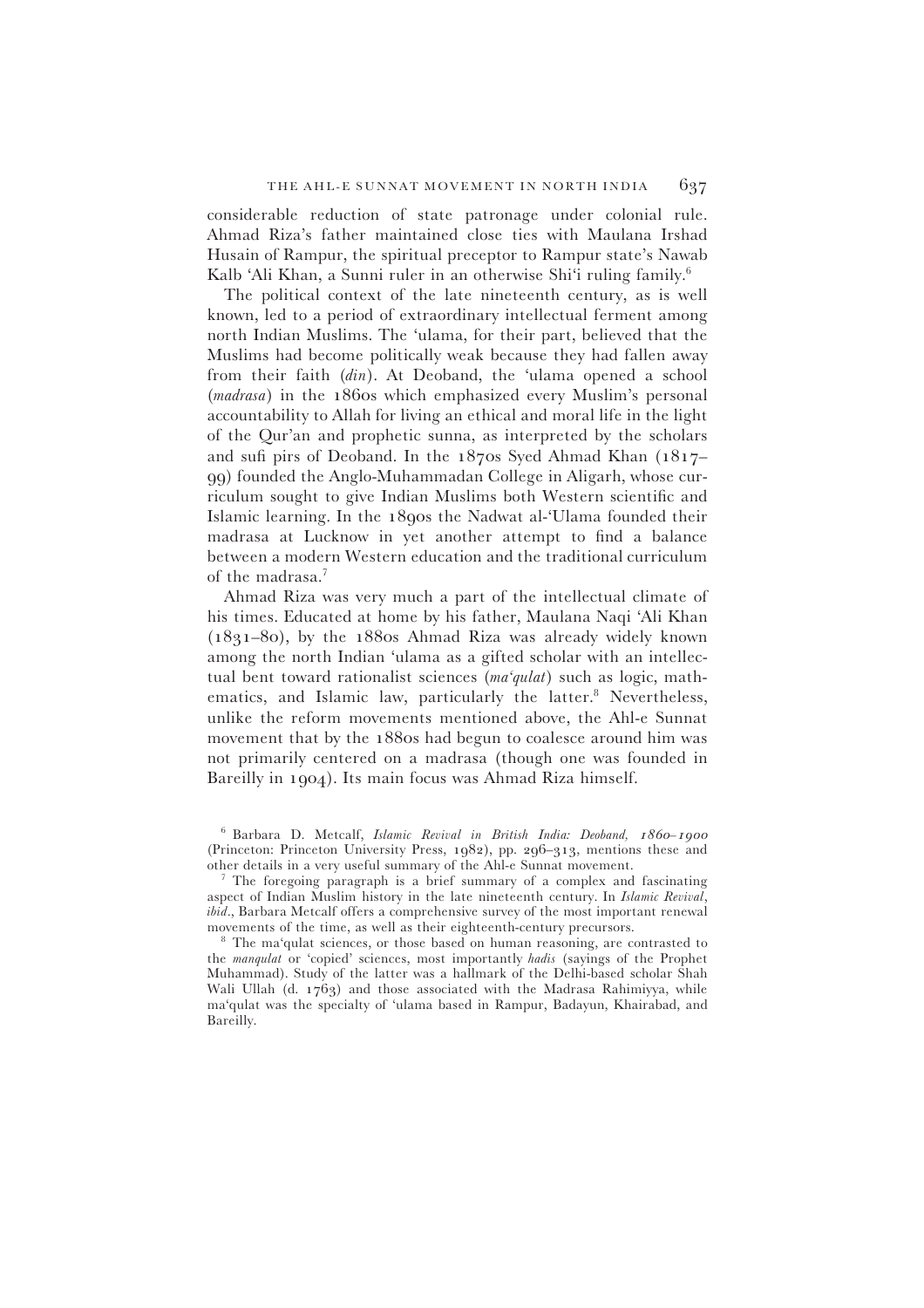In social terms, those who identified themselves as followers of Ahmad Riza Khan and therefore as 'Ahl-e Sunnat wa Jama'at' in the 1880s were primarily landed elites in the countryside and towns of U.P., some landed pirs in the Panjab, and a small number of government-employed educated urban men in Patna (Bihar) and a handful of other towns. Collectively, they were thus part of the *ashraf*, or Muslim elite, whose economic wealth was based on a combination of agricultural landholding, trade, teaching, and exceptionally, government empoyment. Additionally, some leaders (as, for example, Ahmad Riza) enjoyed social standing on account of their ancestral lineage and religious learning. As we shall see in the course of this paper, their privileged social standing corresponded to a religious style that favored a hierarchical conception of authority. This aspect of Ahl-e Sunnat thinking emerges with particular clarity in the sufi dimensions of the movement.

Ahmad Riza, while on the one hand an 'alim, was also a *murid* (sufi disciple) and *khalifa* (inheritor of the entire spiritual wealth or power of one's pir) to Shah Al-e Rasul (1794–1879), of the family of Barkatiyya Sayyids of Marahra (in Etah district, southwest of Bareilly). The tie between the two families was an extremely close and longlasting one, for it went backwards in time to Ahmad Riza's father, and forwards to his son Mustafa Riza Khan, as we shall presently see. The main sufi affiliation of the Barkatiyya family being to the Qadiri order, the full list of Ahmad Riza's *nisba* names (i.e., adjectives of connection) was 'Muhammad Ahmad Riza Khan Qadiri Barkati Barelwi.' Having been given permission by his pir, Shah Al-e Rasul, to make disciples, Ahmad Riza was in turn pir to a circle of sufi aspirants. Beyond this select circle, Ahmad Riza also regularly gave words of advice and amulets (*ta'wiz*) to a wide following of people who came to him for help in coping with daily problems.

The two complementary, but nonetheless distinct, identities of 'alim and sufi were in practice brought together in Ahmad Riza's life by his deep personal commitment to 'love of the Prophet [Muhammad]' (*'ishq-e rasul*). No matter how faithfully a Muslim observed the precepts of his (or her) faith, Ahmad Riza believed, his acts were worthless if he did not also personally love and revere the Prophet. This belief is frequently reiterated in Ahmad Riza's writings, whether they be *fatawa* (jurisprudential writings), *malfuzat* (orally transmitted teachings of a sufi pir), or poetry. In his *Malfuzat*, for instance, is the following statement: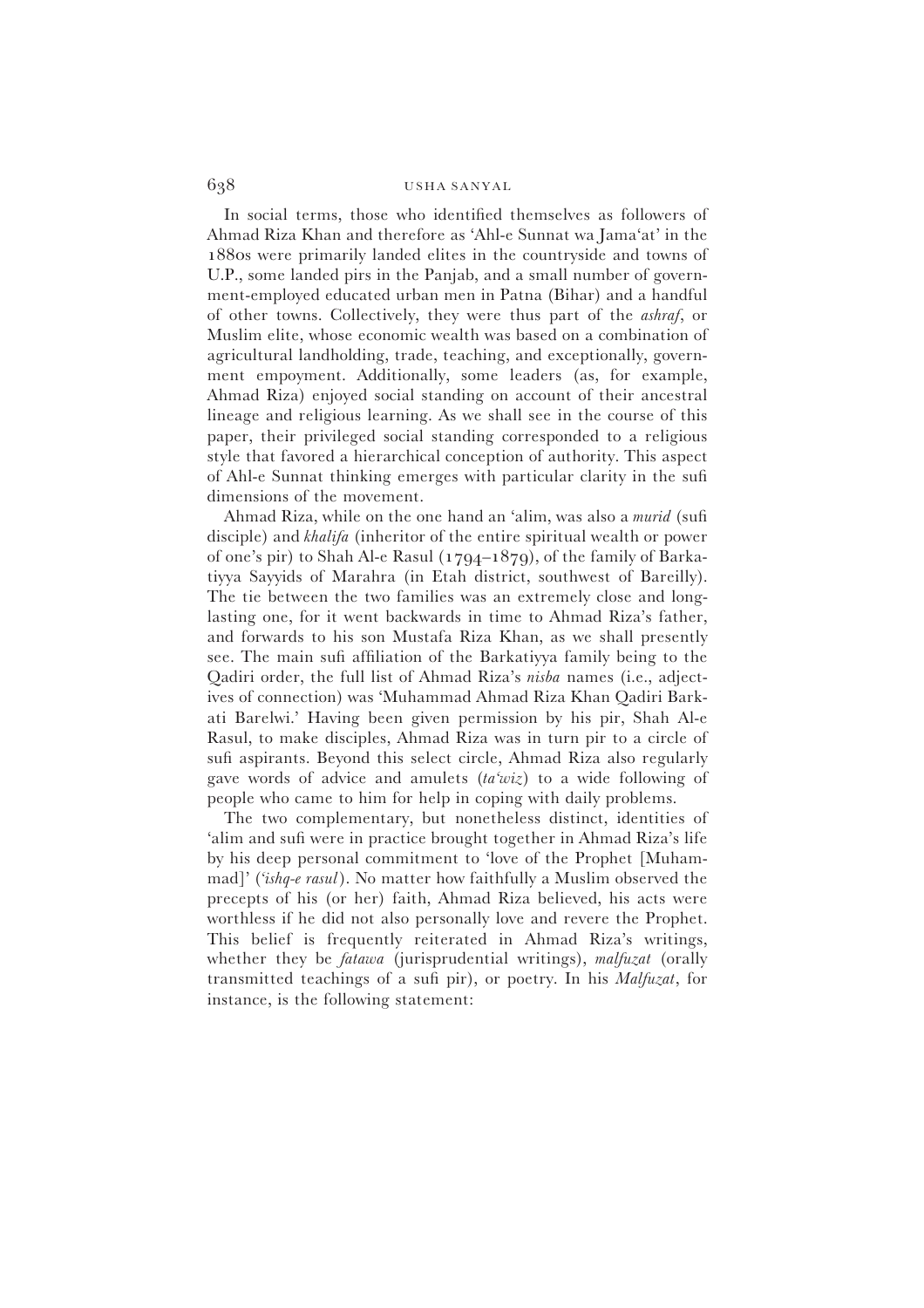The true servant of Allah (*'abd allah*) is he who is the servant of the Prophet (*'abd mustafa*); if not he will be the servant of Satan (*'abd shaitan*).9

While few nineteenth-century 'ulama in India would have contested the centrality of devotion to the Prophet (like him, they too for the most part were sufis and 'ulama simultaneously, and regarded the Prophet as the perfect exemplar of Muslim belief and practice), Ahmad Riza held to a number of beliefs about the Prophet which were deeply controversial in his time. In fact, it was beliefs about the Prophet which most clearly set the Ahl-e Sunnat wa Jama'at apart from other Sunni Muslims (or, to put this in their own terms, which cast those who did not identify with the Ahl-e Sunnat perspective outside the Sunni mainstream). It is necessary, therefore, to understand the nature of Ahl-e Sunnat prophetology as set out in Ahmad Riza's fatawa and elsewhere in order to understand the movement and its leadership.

## **Ahmad Riza on the Prophet Muhammad**

Ahmad Riza's beliefs about the Prophet Muhammad, as expounded in his numerous works (said by some to number a thousand), developed in the context of debate in the nineteenth century about (among other things) Allah's omnipotence and Muhammad's humanity. One subject of debate was *imkan-e nazir* (lit., 'the possibility of an equal'), whether Allah could create another prophet in the likeness of the Prophet Muhammad should He so desire. Some, such as Shah Muhammad Isma'il (1781–1831), a leader of the Delhibased reformist Tariqa-e Muhammadiyya<sup>10</sup> movement, argued-in his influential book *Taqwiyat al-Iman* (Strengthening the Faith)<sup>11</sup>—

<sup>9</sup> *Malfuzat-e A'la Hazrat* (Gujarat, Pakistan: Fazl-e Nur Academy, n.d.), vol. 1, p. 58.

Metcalf, *Islamic Revival*, chapter II.<br><sup>11</sup> Originally written in Arabic, but soon translated into Urdu, this work was written sometime in the 1820s. An English translation by Mir Shahamat 'Ali appeared in the *Journal of the Royal Asiatic Society* (London), vol. 13, pp. 310–72, in 1852.

<sup>&</sup>lt;sup>10</sup> The term 'Tariqa' in the movement's name should not mislead us into thinking of this as a sufi order. The purpose of the movement, as Otto Pearson writes, was to reform the existing order by trying to 'restore and revise the original purity of Muhammad's community.' See Otto Pearson, 'Islamic Reform and Revival in Nineteenth Century India: the *Tariqah-i Muhammadiyah*,' Ph.D. dissertation, Department of History, Duke University, 1979, p. 46. For a general discussion, also see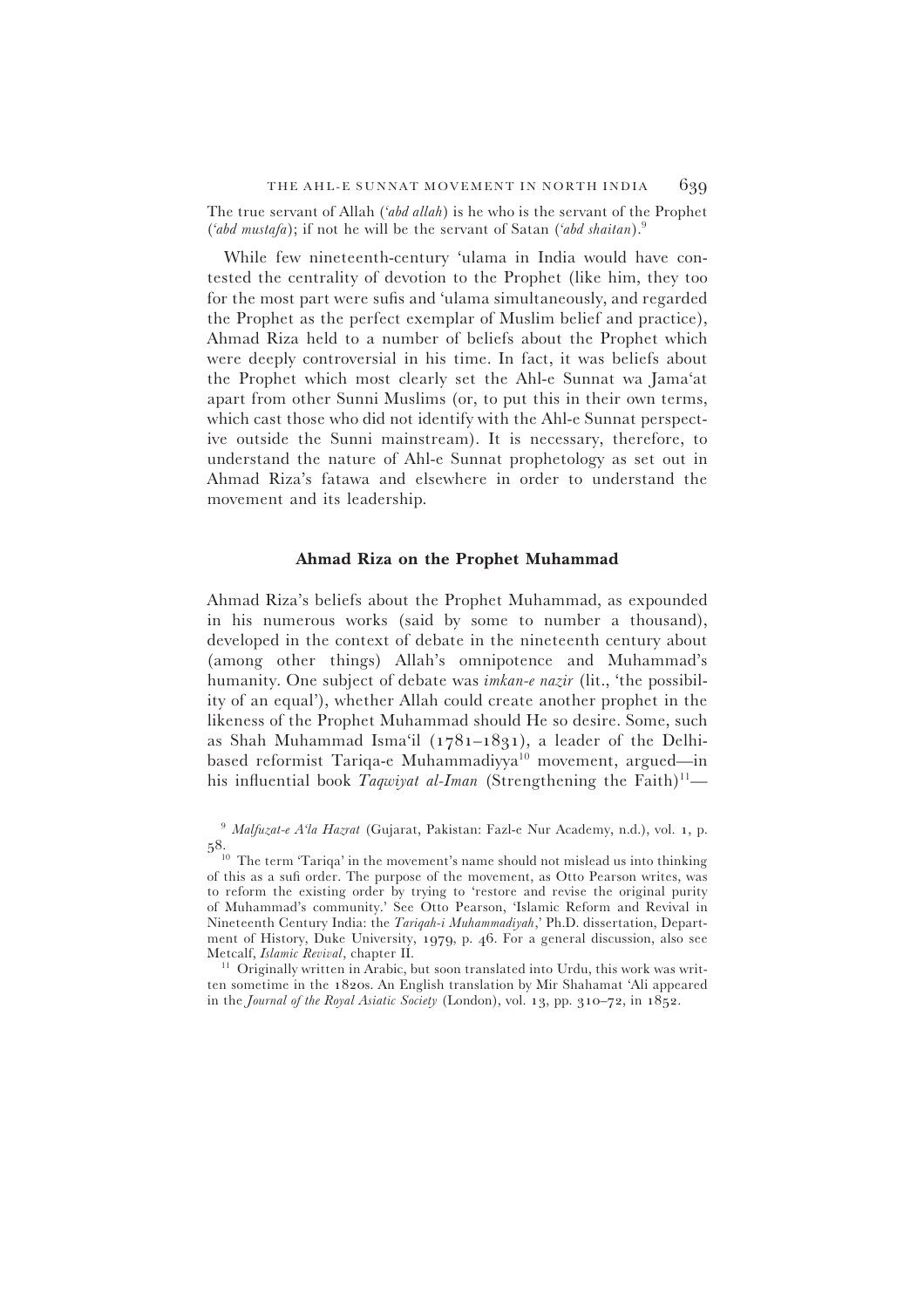that Allah's omnipotence being unlimited, this was indeed possible. Correspondingly Muhammad Isma'il sought to promote the vision of Muhammad as a perfect but essentially human model for emulation, comparing him on one occasion to 'an elder brother.' And in an extended discussion of the different kinds of *shirk* (polytheism) then being committed in his view by his fellow-Muslims in India, Muhammad Isma'il spoke disparagingly of the veneration of saints' tombs and relics, and belief in the intercession of saints. All were equal before Allah, in short, the Prophet being no more than first among equals. Although the Tariqa-e Muhammadiyya was not anti-sufi (indeed, its leader Sayyid Ahmad Barelwi was a pir to his many followers) it discouraged popular forms of veneration, comparing them to the idol-worship of Hindus.12 Later Muslim reformers, such as the Deoband 'ulama, held beliefs in line with those outlined by Muhammad Isma'il, though they were perhaps more sympathetic toward the concept of saintly intercession.

Arguing against 'ulama such as Muhammad Isma'il in the early nineteenth century had been Fazl-e Haqq Khairabadi (1797– 1861).13 On one occasion, the two men held a celebrated debate in Delhi on imkan-e nazir. Fazl-e Haqq Khairabadi's position was later reiterated by other 'ulama whom Ahmad Riza saw as intellectual and spiritual forebears of the Ahl-e Sunnat wa Jama'at movement. Among them were Maulana Fazl-e Rasul Badayuni (1798/99–  $1872$ ,<sup>14</sup> who in  $1854$  wrote a work on 'aqa'id (religious tenets)

<sup>14</sup> Fazl-e Rasul Badayuni studied under Maulana Nur ul-Haqq Firangi Mahali at Lucknow, then returned to teach at his family's Madrasa Qadiriyya at Badayun. He was widely travelled in India and in Turkey, where he stayed at the Sultan's court. Although he served under the British East India Company as *sar-rishtedar* (a revenue collecting official) at Sahaswan, the then district capital of Badayun, during the revolt of 1857 he was active in the anti-British resistance in Badayun. See Mahmud Ahmad Qadiri, *Tazkira-e 'Ulama-e Ahl-e Sunnat* (Muzaffarpur, Bihar: Khankah Qadiriyya Ashrafiyya Islamabad Bhawanipur, 1971/72), pp. 208–10; Rahman 'Ali, *Tazkira-e 'Ulama-e Hind*, pp. 380–2.

<sup>&</sup>lt;sup>12</sup> See, for example, *Taqwiyat al-Iman* (Mir Shahamat 'Ali trans.), pp. 319–20.<br><sup>13</sup> A noted scholar of the rationalist (ma'qulat) sciences in his day, among them logic, philosophy, *kalam* (disputation), and *usul al-fiqh* (the principles of jurisprudence), Maulana Fazl-e Haqq Khairabadi had a large number of students from around the country. He served as *peshkar* (assistant) to the Commissioner of Delhi under the East India Company, and also worked in various capacities for the chiefs of Jhajhar, Alwar, Tonk, and Rampur. In 1857, he played a leading part in the anti-British revolt, for which he was tried and sentenced to life imprisonment in the Andamans. He died there in 1862. See A. S. Bazmee Ansari, 'Fadl-i Hakk,' in *EI2*, pp. 735–6; Rahman 'Ali, *Tazkira-e 'Ulama-e Hind* (Karachi: Pakistan Histor-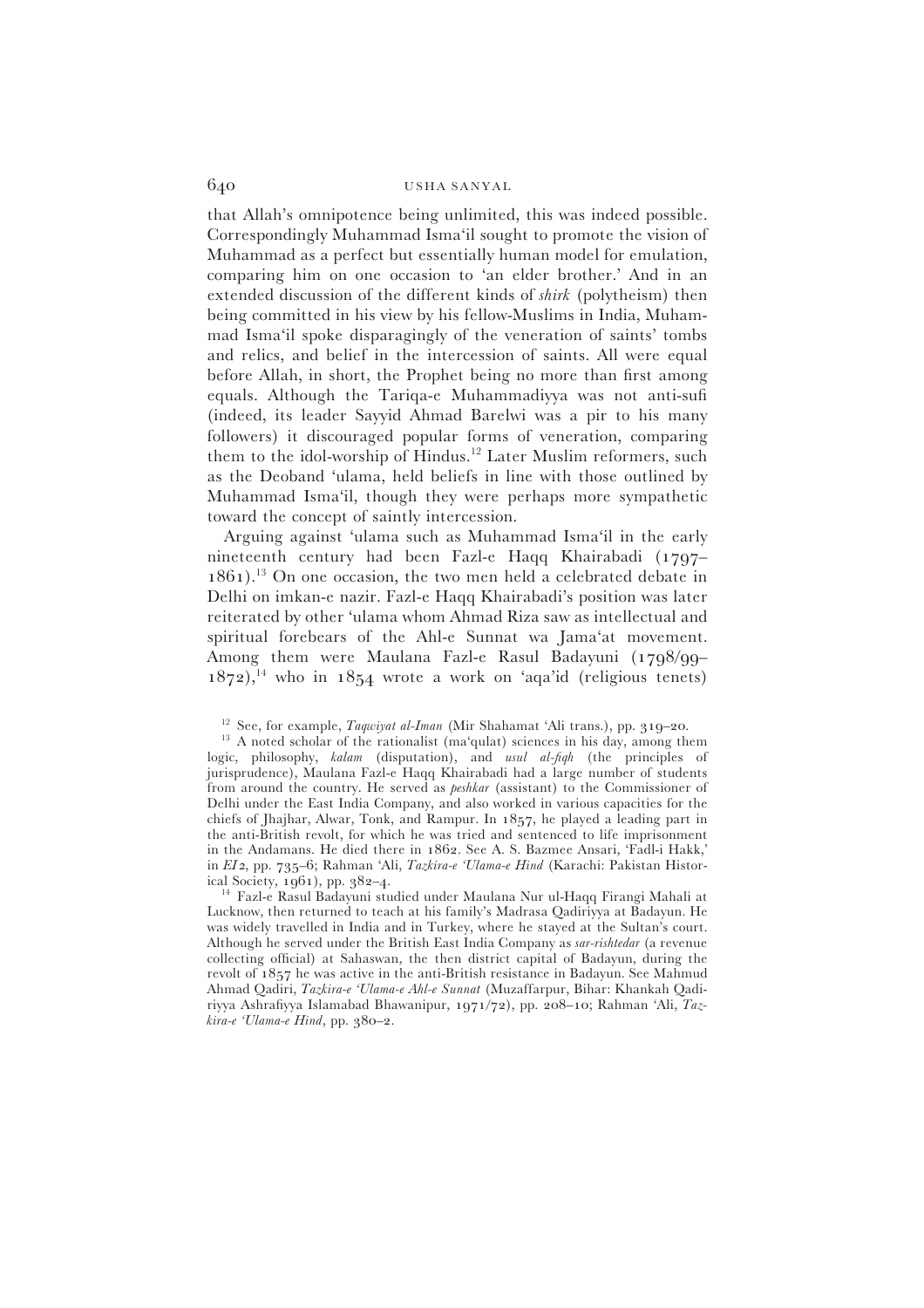entitled *Al-Mu'tamad al-Muntaqad*, 'Trusted and Tested [Work],' which dealt with the properties and characteristics of Allah and the Prophet Muhammad. In it, he explicitly attributed Muhammad Isma'il's beliefs to the 'Nejdis' (the Muwahhidun, or 'monotheists,' commonly referred to as 'Wahhabis').<sup>15</sup>

Although the connection between the 'Wahhabis' and the Tariqa-e Muhammadiyya—or even with Shah Wali Ullah, the source of the Tariqa's intellectual inspiration—has never been established, the impression was pervasive in the nineteenth century that the leaders<sup>16</sup> of the Tariqa-e Muhammadiyya had been inspired by the Arabian Muwahhidun. That the British themselves thought so is clear from the so-called 'Wahhabi trials' conducted by them in the late nineteenth century against alleged ringleaders of the  $1857$  revolt.<sup>17</sup>

Ahl-e Sunnat beliefs about the Prophet Muhammad, based on the writings of nineteenth-century 'ulama such as Fazl-e Rasul Badayuni (who, in turn, defended his views by citing previous scholarship), and extensively developed by Ahmad Riza Khan, embraced a number of controversial aspects. In addition to the issue of imkan-e nazir, for instance, were questions such as: Did the Prophet Muhammad have knowledge of the unseen (*ilm-e ghaib*), in particular of the five things widely believed by Muslims to have been known to Allah alone?<sup>18</sup> Ahmad Riza argued that over time Allah had gifted the Prophet with immense knowledge, including knowledge of the Last Day and the hour of resurrection which he was commanded not to reveal.19 Ahmad Riza also believed that the Prophet was made of light and had no shadow; that he was infallible; that Allah can only

<sup>15</sup> On the teachings of the Muwahhidun movement of eighteenth-century Arabia, see John Voll, *Islam: Continuity and Change in the Modern World* (Boulder, Colorado: Westview Press, 1982), pp. 61 ff.

<sup>16</sup> Particularly Muhammad Isma'il and Sayyid Ahmad Barelwi (d. 1831), who led the *jihad* (holy war) against the Sikhs in the late 1820s and was pir to Muhammad Isma'il and 'Abd ul-Hayy (d. 1828); see Pearson, 'Islamic Reform,' and Metcalf, *Islamic Revival*, pp. <sup>52</sup>–7. <sup>17</sup> Important differences between the Tariqa leadership and the Muwahhidun

existed, however, most notably the Muwahhidun movement's complete rejection of sufism in any form, unlike the Tariqa-e Muhammadiyya's espousal of a reformed

<sup>18</sup> A reference to Qur'an 31:34: 'Lo! Allah! With Him is knowledge of the Hour [of resurrection]. He sendeth down the rain, and knoweth that which is in the wombs. No soul knoweth what it will earn tomorrow, and no soul knoweth in which land it will die. Lo! Allah is Knower, Aware.' (Pickthall trans.) <sup>19</sup> Ahmad Riza's views on the subject of *'ilm-e ghaib* are expounded in his work

*Daulat al-Makkiyya bi'l Madat al-Ghaibiyya* (Karachi: Maktaba Rizwiyya, n.d.), pp. 119–35, 175–91.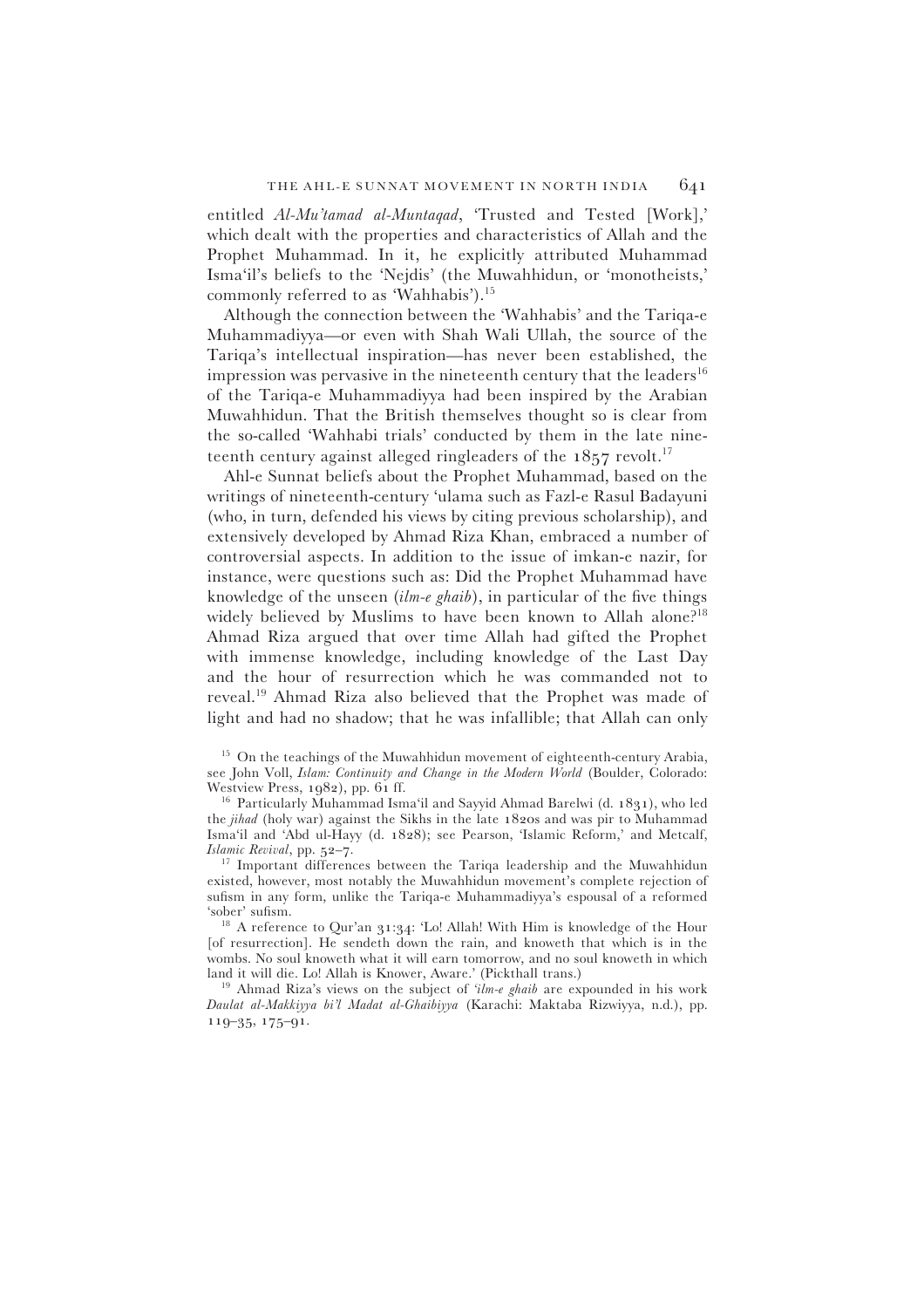be approached through the intermediacy of Muhammad and no other; and that, because the Prophet lives on in corporeal as well as spiritual form in his grave at Medina, he continues to 'exist' and to be. For this reason, all references to the Prophet Muhammad in Ahmad Riza's writings were made in the present tense. In prayer ritual, Ahmad Riza defended the distinctive practice of kissing the thumbs of both hands and touching them to the eyes at designated moments when the Prophet was mentioned. It was Ahmad Riza who made the exclamation 'Ya rasul Allah' (O, Prophet of Allah) a distinctive mark of the Ahl-e Sunnat movement, a feature that continues to identify those who call themselves the 'Ahl-e Sunnat wa Jama'at.'

It is here, again, that we find the continuing interplay in the movement between scholarly and sufi approaches to the faith: by calling out 'Ya rasul Allah' the believer is addressing the Prophet in his role as intercessor with Allah. The Prophet alone has direct access to Allah, Ahmad Riza wrote, and this intercessionary role has been in no way diminished by his physical death. The Prophet hears those who call upon him for help, and has the ability to go anywhere anytime—spiritually, but also in corporeal form, if he desires. It is out of respect for his presence in the assembly of believers that the Ahl-e Sunnat stand up when the *salat o salam* (prayer calling down Allah's blessings on the Prophet) is read.

## **Ahmad Riza's Personal Style**

Enough has been said perhaps to indicate the centrality of beliefs about the Prophet Muhammad in Ahl-e Sunnat belief, as well as their controversial nature among nineteenth-century 'ulama. It is important, given the above brief account, to emphasize that Ahmad Riza saw himself—and was seen by his followers—as primarily an 'alim, whose views were defended and based on the textual sources of Islamic scholarship, namely Qur'an, hadis, fiqh, and medieval commentaries thereon. In recognition of his scholarship and attentiveness to the sunna in his personal life, Ahmad Riza's followers referred to him as 'A'la Hazrat' ([his] exalted presence). Indeed, after 1900 he came to be known among them as the *mujaddid* (renewer) of the fourteenth Hijri century.20

<sup>20</sup> On the significance of the concept of *tajdid* (renewal) and the mujaddid (the renewer) in Muslim history, see, for instance, Yohanan Friedmann, *Prophecy Continu-*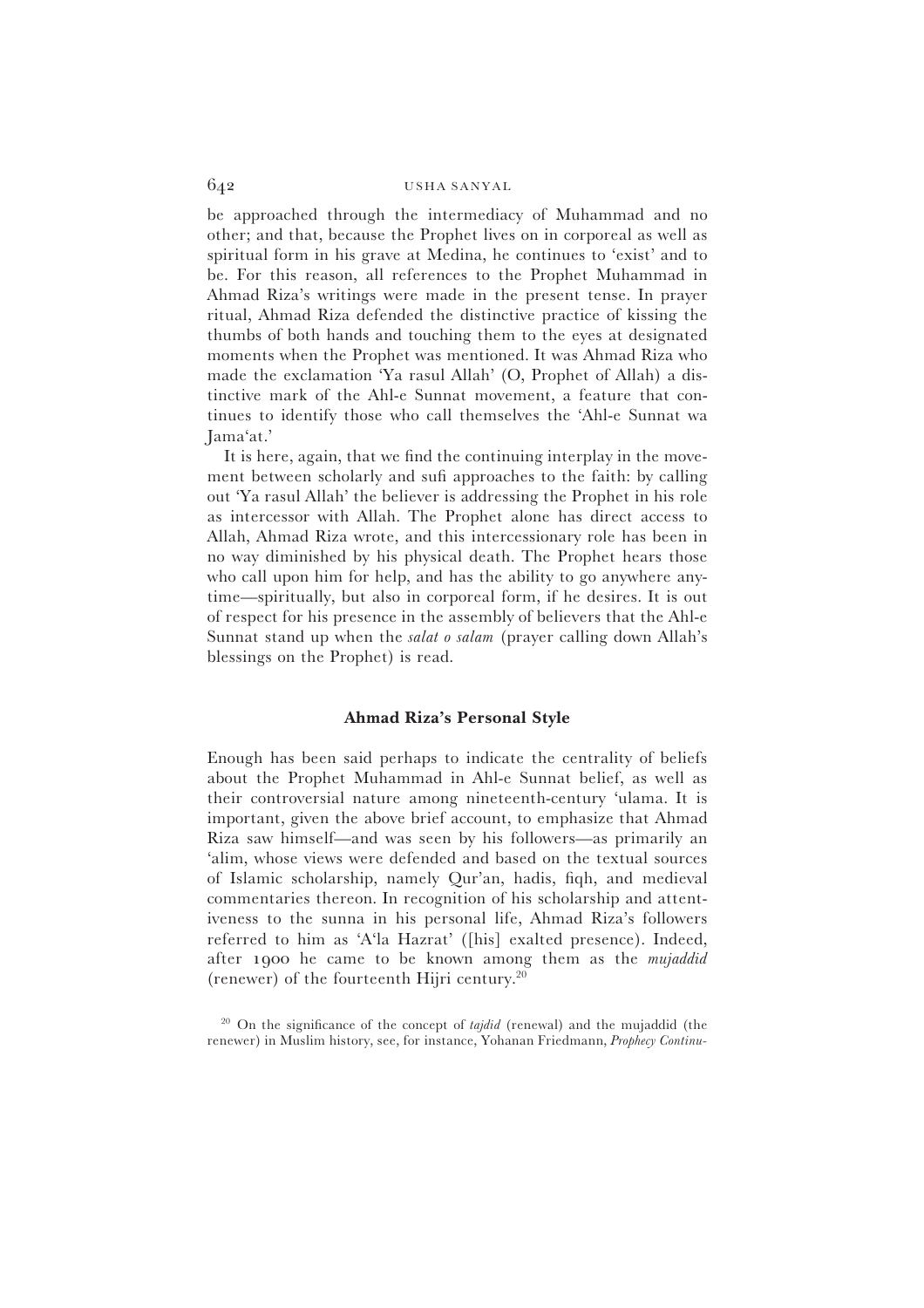It is important to note as well the kinds of stories his followers told about him, for these reveal how he was perceived. As the first quotation at the outset of this paper shows, they call attention to his greatness as a scholar. They dwell among other things on his precociousness as a child: how he had completed reading the Qur'an by the age of four, and had addressed an audience from the pulpit (*minbar*) of a mosque at age six. His mathematical skill was reputed to be such that he solved in a matter of minutes a complex puzzle that a mathematics professor at the MAO College (Muhammadan Anglo-Oriental College, later Aligarh University) had been unable to solve. Fortunately, someone had suggested to the professor that he take it to Ahmad Riza first, before embarking for Europe for an answer. Most importantly, the story is told about how he was entrusted with the task of fatwa-writing by his father at the tender age of thirteen or fourteen.<sup>21</sup>

Fatwa-writing was to be Ahmad Riza's single most important scholarly activity, and the primary means by which he established his scholarly reputation among the 'ulama, while also expanding the scope of his influence among ordinary Muslims throughout British India. So great was the volume of questions (*istifta*) received, he once commented, that the fatawa he wrote exceeded the work of ten muftis. At any given time, there could be up to five hundred queries to be answered through the mail.<sup>22</sup>

Ahmad Riza's life, in short, was that of a scholar. By and large, he lived in the quiet solitude of his personal library, writing, receiving other 'ulama, or in the company of a small circle of close followers. Toward evening, a few hours were set aside daily for meetings with visitors, devotees, and other followers. However, he delegated tasks which called for travel or regular contact with large audiences to his murids and khalifas. Thus, teaching or engaging in oral debate (both of which could involve extended travel) were undertaken by trusted followers rather than by him.

Periodically, this quiet routine was interrupted by an *'urs*(sufi saint's death anniversary) celebration, requiring Ahmad Riza to travel to places such as Marahra, home of the Barkatiyya family where his pir

*ous: Aspects of Ahmadi Religious Thought and its Medieval Background* (Berkeley: University of California Press, <sup>1989</sup>), pp. <sup>94</sup>–101. <sup>21</sup> Zafar ud-Din Bihari, *Hayat-e A'la Hazrat*, pp. <sup>11</sup>, <sup>32</sup>–3, <sup>151</sup>. <sup>22</sup> These comments are based on Hasnain Riza Khan, *Wasaya Sharif*, p. <sup>5</sup>, in

*Rasa'il-e Rizwiyya*, vol. 5 (Faisalabad: Nuri Book Depot, 1982); Ahmad Riza Khan, *Fatawa-e Rizwiyya*, vol. 4, problem 123 (Rampur, Nainital: Riza Dar al-Isha'at, 1986), p. 149; Zafar ud-Din Bihari, *Hayat-e A'la Hazrat*, pp. 36–7, 68 ff.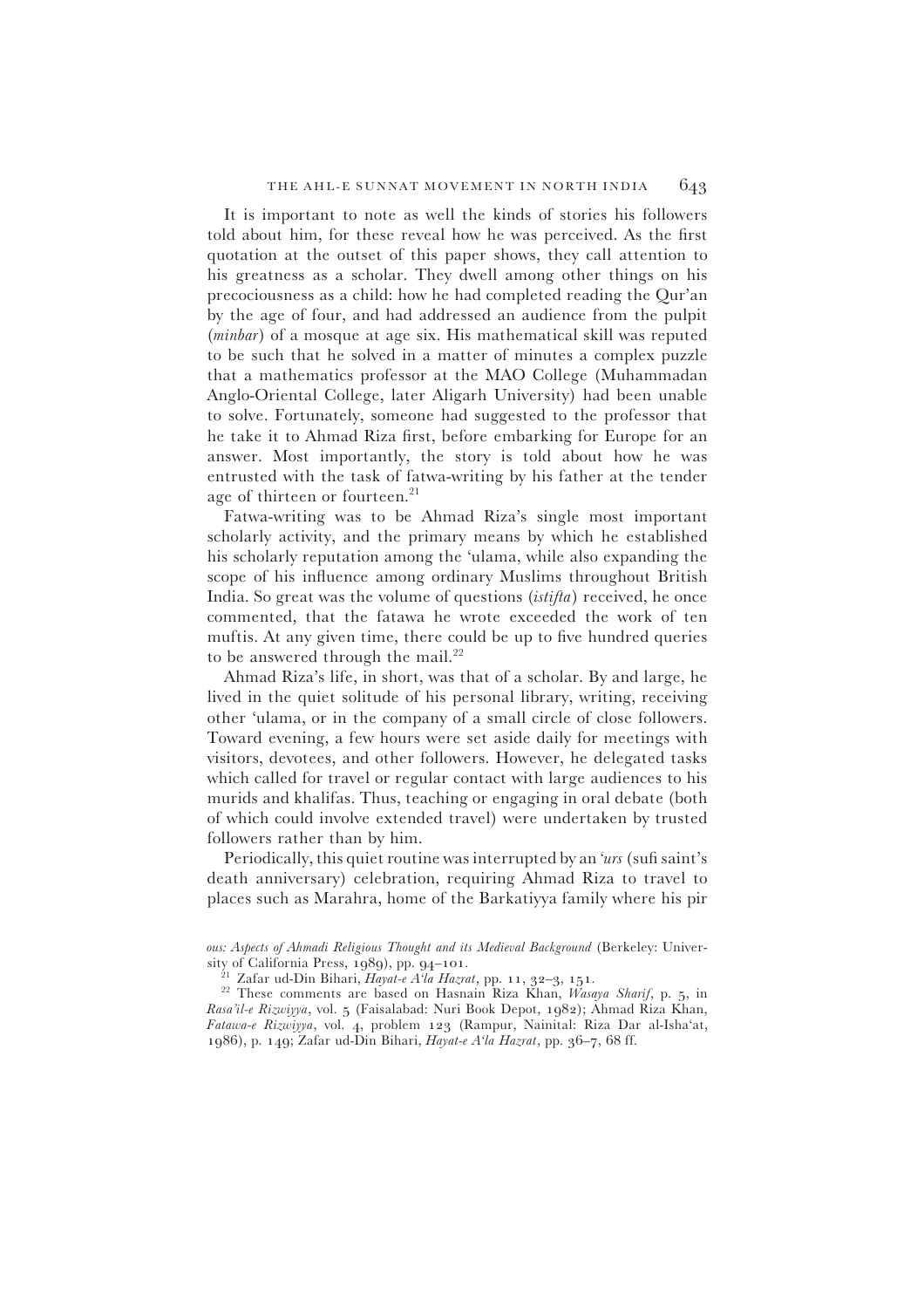Shah Al-e Rasul lived. After the latter's death in 1879, Ahmad Riza developed a close relationship with Shah Abu'l Husain 'Nuri Miyan' (1839–1906), Shah Al-e Rasul's grandson and *sajjada-nishin* (successor as pir). The family was of Sayyid descent, and had settled in Marahra in the seventeenth century around the hospice (*dargah*) founded by Shah Barkat Ullah (1660–1729).<sup>23</sup> Each year, the death anniversaries of family ancestors were marked by a three- to five-day 'urs. The Barkatiyya sufis, mindful that the shari'a be followed at all times, observed the occasion by the restrained piety of night-long Qur'an reading, sermons by the 'ulama, *na't-khwani* (recitation of verses in praise of the Prophet) and *qasida-khwani* (praise verse in honor of religious figures generally). There was also a pilgrimage to the prized relics of the Prophet, Hasan and Husain, and Shaikh 'Abd ul-Qadir Jilani, founder of the Qadiri order, and, on the last day, a ceremonial washing of the tomb (*ghusl*).<sup>24</sup> Unlike many other sufis at the time, the Barkatiyya Sayyids generally discouraged *sama'* (music) and *qawwali* (sufi devotional singing), as well as the participation of women.

To sum up, then, Ahmad Riza Khan was both an 'alim and a pir, though his lifestyle was primarily that of an 'alim. Living in relatively quiet solitude, he nevertheless influenced a large number of Muslims in India through his writings. So great was his influence, indeed, that—in contradistinction to the view of the movement itself—he has come to be identified by outsiders as the 'founder' of the Ahl-e Sunnat wa Jama'at in the late nineteenth century.

## **Leadership of the Movement after Ahmad Riza**

Ahmad Riza Khan died in 1921, in the wake of the Khilafat movement and at a time of heightened political activism for the Indian 'ulama. He had opposed Muslim participation in the non-cooperation movement led by Gandhi, and had been negative about the Khilafat movement as well.25 There appears to have been a diffusion of lead-

<sup>&</sup>lt;sup>23</sup> There is a family history of the Barkatiyya family by Maulana Aulad-e Rasul 'Muhammad Miyan' Qadiri, entitled *Khandan-e Barakat.* It was written *c.* 1927. Unfortunately, I have no publication details.  $24$  These brief comments are based on a number of scattered sources. Among

them, see *Dabdaba-e Sikandari*, 51: 29 (June 7, 1915), 6–7; 57: 29 (April 4, 1921), <sup>4</sup>. The *Dabdaba-e Sikandari* was a weekly newspaper published in Rampur state. <sup>25</sup> On both issues, his position had been argued from the perspective of shari'a

as he interpreted it. I have attempted to understand and analyze his thinking on these questions in my book.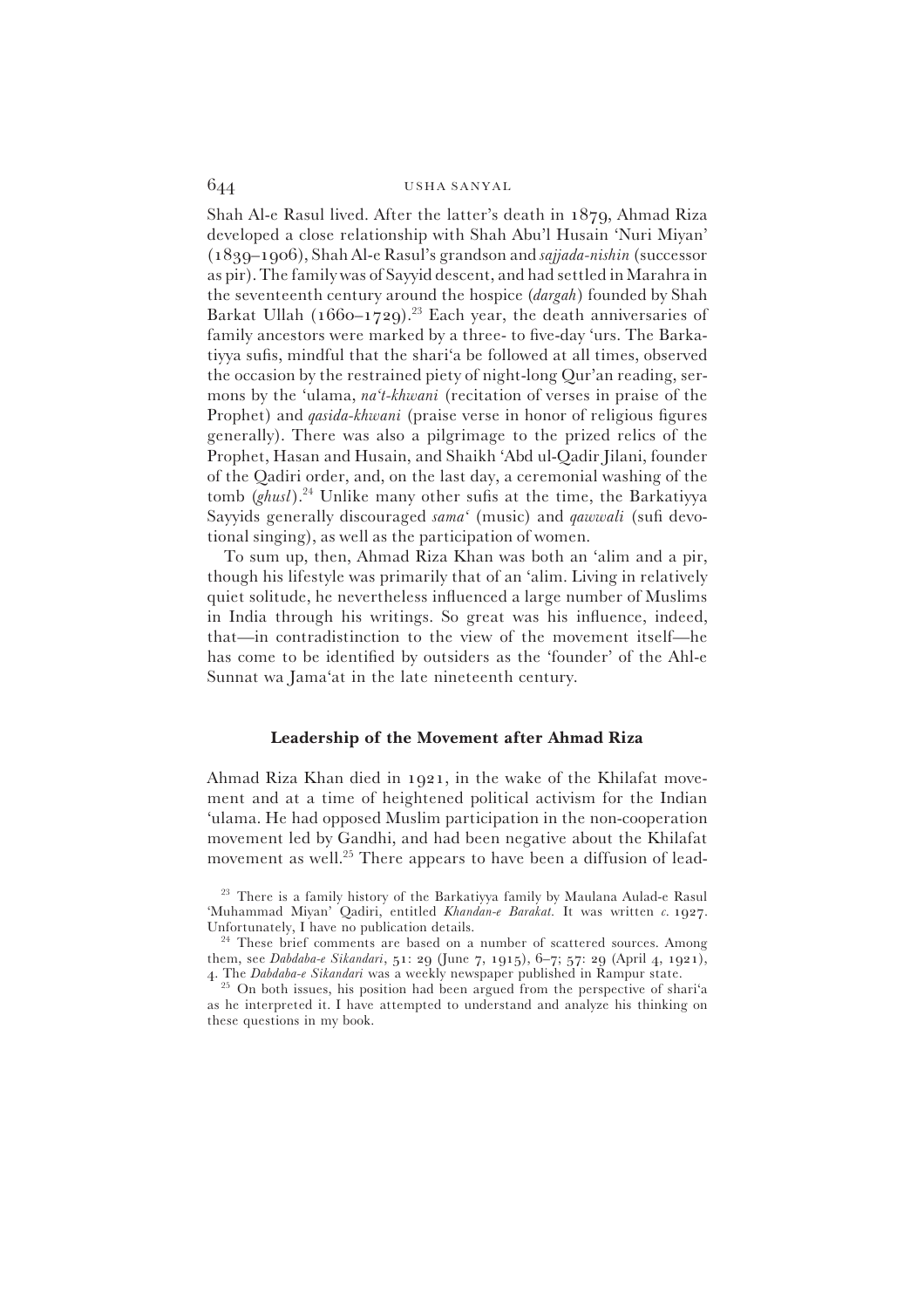ership after Ahmad Riza's death. His strong personality and authoritative stature within the movement had been a unifying factor. Ignoring the leadership of important men such as Maulana Na'im ud-Din Muradabadi after Ahmad Riza's death, however, I wish to follow through on developments in Bareilly itself, under the guidance of Ahmad Riza's two sons, Hamid Riza Khan (1875–1943) and Mustafa Riza Khan.

The most significant event following Ahmad Riza's death was the transformation of his tomb into a shrine, a place of pilgrimage for all those who revered his memory. His death anniversary became the occasion for annual 'urs celebrations in Bareilly, which appear to have grown larger and more elaborate as the years have gone by.<sup>26</sup> This important event had been presaged during Ahmad Riza's own lifetime, however, as he had founded a new sufi *silsila* (chain of discipleship) and in 1915 had appointed his elder son Hamid Riza Khan as his sajjada-nishin.27

At the time of his father's death, Mustafa Riza was a young man in his late twenties. Hamid Riza Khan (referred to by Ahl-e Sunnat 'ulama as 'Hujjat al-Islam'), Mustafa Riza's elder by eighteen years, was the *muhtamim* (manager and chief administrator) of the Madrasa Manzar al-Islam, established in the early 1990s, as well as the caretaker of his father's shrine. As Ahmad Riza's successor, he was head of the Khanqah-e 'Aliyya Rizwiyya, centered on Ahmad Riza's former living quarters.

Mustafa Riza was also active in advancing the Ahl-e Sunnat point of view. Already in the teens of this century, he was the muhtamim of the Dar al-Ifta (Office for the issuance of Fatawa) attached to Ahmad Riza's house and was taking a public role in garnering support for his father on controversial matters.<sup>28</sup> In the early twenties,

<sup>&</sup>lt;sup>26</sup> I was in Bareilly in October 1987 during the annual 'urs for Ahmad Riza, and saw newspaper reports that tens of thousands of people had come to attend from different parts of the country. Chartered buses filled the *maidan* (playing fields and flat open spaces) attached to a local college, where the visitors were housed for the three days of the 'urs.<br><sup>27</sup> In making the latter statement I am contradicting most current accounts of

the Ahl-e Sunnat, which mantain that Mustafa Riza Khan had been chosen as Ahmad Riza's sajjada-nishin. I base my statement on a newspaper report in the Rampur weekly *Dabdaba-e Sikandari*, 51: 51 (November 8, 1915), p. 3.<br><sup>28</sup> For instance, in 1914–16, when a major debate was under way among the

<sup>&#</sup>x27;ulama of Bareilly, Rampur, and other north Indian towns on a question related to the second call to prayer (*azan*) during the Friday midday congregational prayer, Mustafa Riza Khan issued an appeal in the *Dabdaba-e Sikandari*, asking for written support for his father's position. See *Dabdaba-e Sikandari*, 50: 9 (January 26, 1914), pp. 4–5.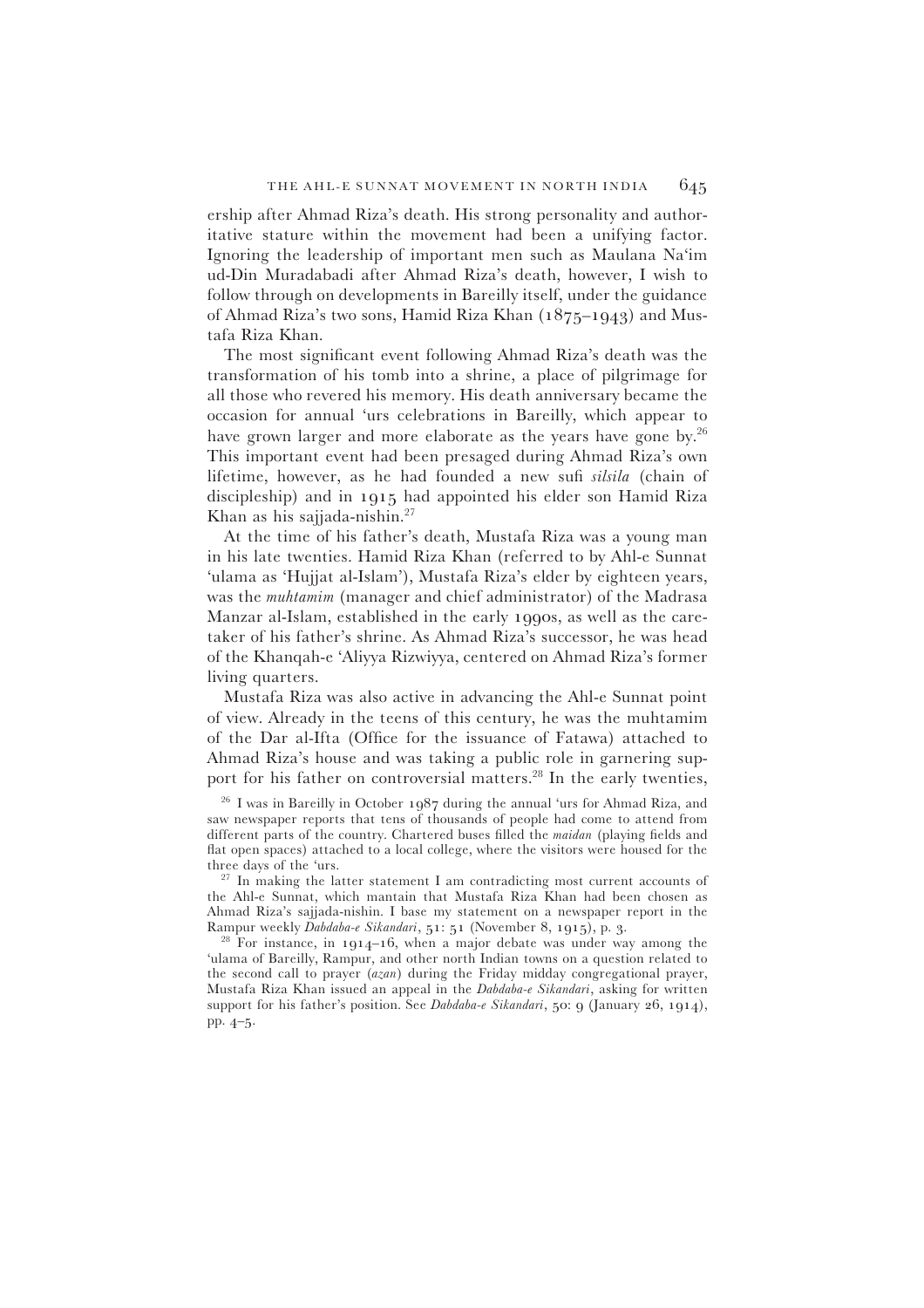he took a prominent part in anti-Khilafat activities, and was an Ahl-e Sunnat representative in talks with Maulana 'Abd ul-Bari Firangi Mahali.29 He was also one of the leaders of the Ansar al-Islam, an Ahl-e Sunnat organization created in 1920–21 to protect the Muslim holy sites against Allied encroachment and to help the Turks,<sup>30</sup> and the Jama'at-e Riza-e Mustafa, the purpose of which was to counter the Arya Samaj's conversion of Muslims to Hinduism under its Shuddhi campaign.

The political and religious activism of Mustafa Riza Khan in the twenties was a logical extension of the guidelines laid down by his father in his writings. He was a scholar as well: he is said to have published almost thirty works, among them a collection of fatawa entitled *Fatawa-e Mustafwiyya*. <sup>31</sup> He did a great deal to collect and publish his father's works: both Ahmad Riza's *Malfuzat* and the currently nine-volume *Fatawa al-Rizwiyya* (expected to be twelve volumes when fully published) were published at Mustafa Riza's initiative.32 In the late 1930s, he also began a small school in Bareilly, known as the Madrasa Mazhar al-Islam, which is still functioning today.33

Despite these many scholarly and activist interests, however, what Mustafa Riza Khan came most to be revered for in the course of his long life (he lived to be about ninety) was as a sufi pir. Perhaps this perception of him belongs to the second half of his life, for it is ironic that after his brother's death in 1943 his followers called him by the honorific title 'Mufti-e A'zam-e Hind' (Great Jurisconsult of India),

<sup>29</sup> In 1920, Mustafa Riza published Ahmad Riza's correspondence with 'Abd ul-Bari on the Khilafat issue in *Al-Tari al-Dari li Hafazat 'Abd ul-Bari* (Bareilly: Sunni

 $30$  As these goals indicate, the Ansar al-Islam was the Ahl-e Sunnat's answer to the Anjuman-e Khuddam-e Ka'aba formed by Maulana 'Abd ul-Bari Firangi Mahali, the 'Ali brothers, and others, in 1913. Not surprisingly, the Khilafat Committee was opposed to the Ansar al-Islam. See *Al-Sawad al-A'zam* (Muradabad), 2: 5

<sup>31</sup> A list of his writings appears in Muhammad Iqbal Ahmad Qadiri Akhtari, *Tajalliyat-e Nuri* (Sadiqabad: Riza International Academy, 1990), p. 31.

<sup>32</sup> The work of publishing Ahmad Riza's fatawa was begun at the Dar al-'Ulum Ashrafiyya at Mubarakpur in the 1950s. See Introduction to *Al-'Ataya li-Nabawiyya fi'l Fatawa al-Rizwiyya*, vol. 7 (Mubarakpur, Azamgarh: Sunni Dar al-Isha'at, 1987),

 $33$  Although I have no certain evidence of this, I have the impression that the founding of this school was the result of a rift between the two brothers. Supervision of the Madrasa Manzar al-Islam, which was initially under Hamid Riza Khan, passed after his death (in 1943) to his eldest son Ibrahim Riza Khan, and has continued to be under the control of that branch of the family.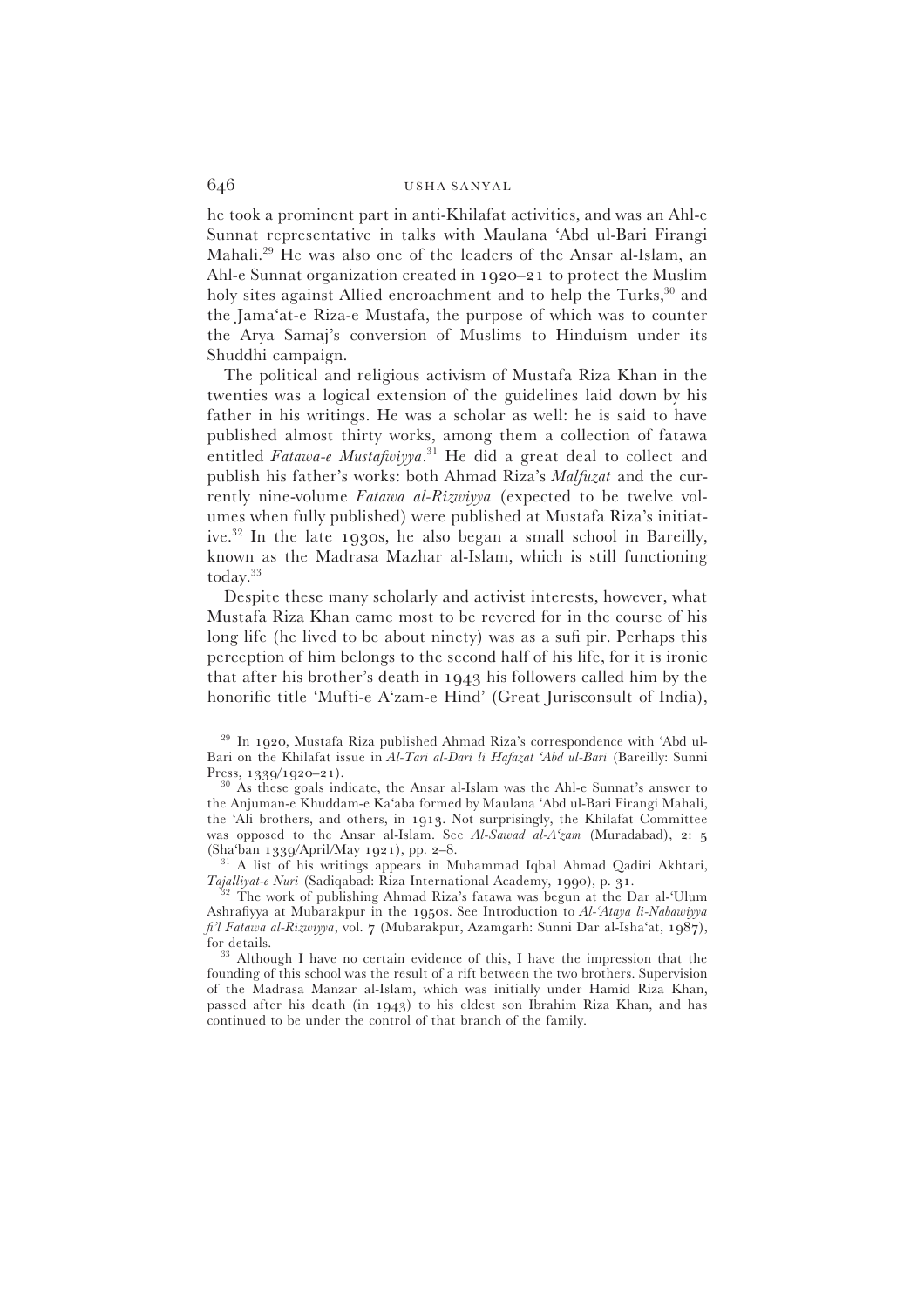rather than by a title honoring him as a sufi. In the remaining part of this essay I would like to dwell on the portrait that emerges from recent writings about Mustafa Riza, and to attempt to make some general comments on the Ahl-e Sunnat movement as a whole on the basis of a comparison of his life (as seen through a sample of biographies about him) with that of his father.

## **Portrayal of Mustafa Riza Khan in Current Accounts**

In a work entitled *Mufti-e A'zam-e Hind*, Sayyid Riyasat 'Ali Qadiri begins his study of Mustafa Riza Khan by giving his full sufi genealogy, going back to the Prophet Muhammad. This spiritual family tree is traced from the Prophet through the first eight Shi'i imams,  $34$ on to Junaid Baghdadi (d. 910), on to Shaikh 'Abd ul-Qadir Jilani (d. 1166), and eventually to the ancestor of the Barkatiyya Sayyids of Marahra, Shah Barkat Ullah (d. 1729).<sup>35</sup> The second last link in the chain before it ends in Mustafa Riza is Shah Abu'l Husain<sup>36</sup> 'Nuri Miyan' who, it may be recalled, had been Shah Al-e Rasul's sajjadanishin and a close advisor and associate of Ahmad Riza. The very last name is that of Ahmad Riza. Mustafa Riza, thus, was discipled to (*bai'a*) his father.

The close relationship between Mustafa Riza and the Barkatiyya Sayyids is emphasized in stories told about Mustafa Riza's birth and childhood. Thus, it is said that at the moment of his birth, Ahmad Riza was in Marahra. Nuri Miyan, who knew of the birth by spiritual insight, told Ahmad Riza about it and instructed him to name the child 'Al-e Rahman.' Six months later, as the second quotation at the beginning of this paper tells us, Nuri Miyan came to Bareilly and admitted him into all the sufi orders, predicting at the same time that Mustafa Riza would become a great 'alim and a 'perfect wali' (*wali kamil*) when he grew up.37

The relationship between Mustafa Riza Khan and the Barkatiyya family was by

<sup>&</sup>lt;sup>34</sup> However, the name of Hasan, the second Shi'i imam, is not included. See *Mufti-e A'zam-e Hind*, pp. 21–5.<br><sup>35</sup> On Barkat Ullah, see *Khandan-e Barakat*, pp. 2, 25, 28 ff.<br><sup>36</sup> Sayyid Riyasat 'Ali incorrectly gives Nuri Miyan's name as Shah Abu'l Hasan

on p. <sup>23</sup>. <sup>37</sup> These stories about Mustafa Riza Khan are told in all the accounts about him.

See, for example, Sayyid Al-e Rasul Hasnain Miyan, *Mustafa se Mustafa Riza Tak* (Bombay: Riza Academy, n.d.), pp. 53–4; 'Abd ul-Na'im 'Azizi, *Zamima-e Mufti-e A'zam-e Hind*(Bareilly: Akhtar Riza Book Depot, n.d.), pp. 9–10.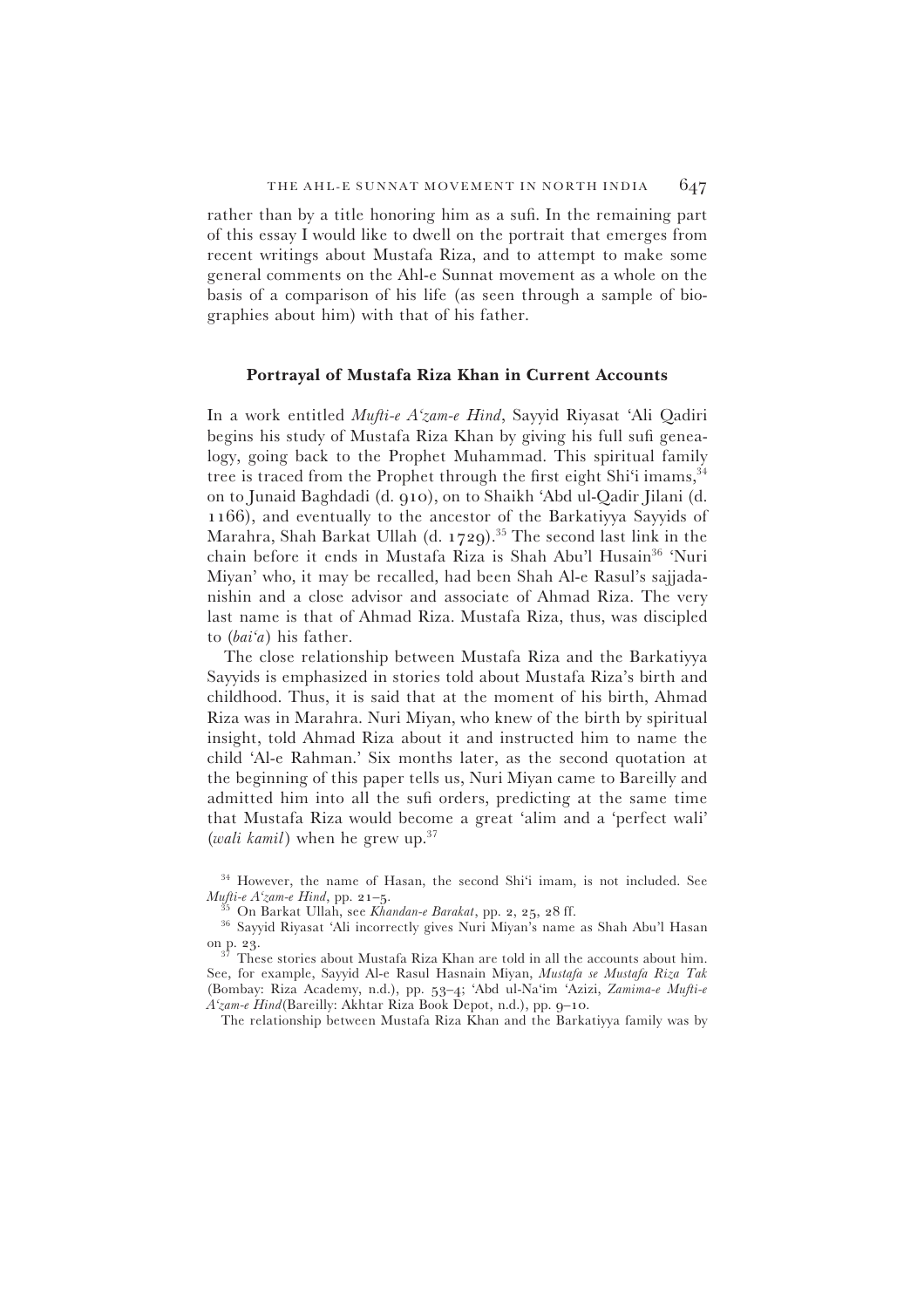Our accounts do not dwell on Mustafa Riza's life in terms of chronological personal history: their purpose is to glorify him as an exemplar of shar'i behavior, and in particular as a sufi master. Having dwelt on his genealogy, both spiritual and biological, and on the predictions of revered elders, they go on to tell the reader that he had more than ten million (one crore) disciples (murids)<sup>38</sup> scattered throughout the world and more khulafa than most great pirs had. These included some in the Haramain (Mecca and Medina).<sup>39</sup> Although he never went to Pakistan himself (according to one writer, because the Pakistan government insisted on a photograph in order to issue a visa), he is said to have had a considerable following there as well.<sup>40</sup>

It comes as no surprise to learn that as a pir, Mustafa Riza reportedly instructed his disciples never to transgress the boundaries imposed by the shari'a: for the last hundred years or more it had been a matter of pride for all those who called themselves the 'Ahl-e Sunnat wa Jama'at' that *tariqat* (gnosticism) had to be subservient to shari'at. Specifically, following the shari'a at all times meant that the disciple would agree to remain true to the beliefs (*mazhab*) of the Ahl-e Sunnat wa Jama'at and to fulfil the five 'pillars' of Islam. He would perform prayers and fasts that had been missed as soon as possible, would give zakat and make up for previous years in which this had not been done, would perform the duty of *hajj* (pilgrimage to Mecca) if sufficient means were available to do so, and finally, would refrain from antisocial behavior of any kind—from lies, slander, breach of trust, adultery, etc.<sup>41</sup> Mustafa Riza also made his disciples promise that they would not fail to perform any act that under shari'a was classified as either *farz* (obligatory), *wajib* (necessary, a category slightly less binding than farz), or *sunnat* (commendable).

no means confined to sufi-related matters. During the 1930s, when the Ahl-e Sunnat 'ulama were divided on whether or not they should support the controversial idea of a separate Muslim homeland and of Partition, Mustafa Riza supported the stand taken by the Barkatiyya Sayyids (against that of Na'im ud-Din Muradabadi and his organization, the All-India Sunni Conference, formed in 1925). Like them, he argued against the creation of a separate Muslim state on the grounds that it would lead to the abandonment by the departing *muhajirs* (emigres) of their shrines, mosques, and other buildings. Interview with Maulana Tahsin Riza Khan, April 18, 1987, at Bareilly.<br><sup>38</sup> A figure which should be understood to stand for a large number, rather than

literally. <sup>39</sup> 'Abd ul-Na'im 'Azizi, *Zamima-e Mufti-e A'zam-e Hind*, p. <sup>14</sup>. <sup>40</sup> Muhammad Iqbal Ahmad Qadiri Akhtari, *Tajalliyat-e Nuri*, p. <sup>20</sup>. <sup>41</sup> Sayyid Riyasat 'Ali Qadiri, *Mufti-e A'zam-e Hind*, pp. <sup>124</sup>–5.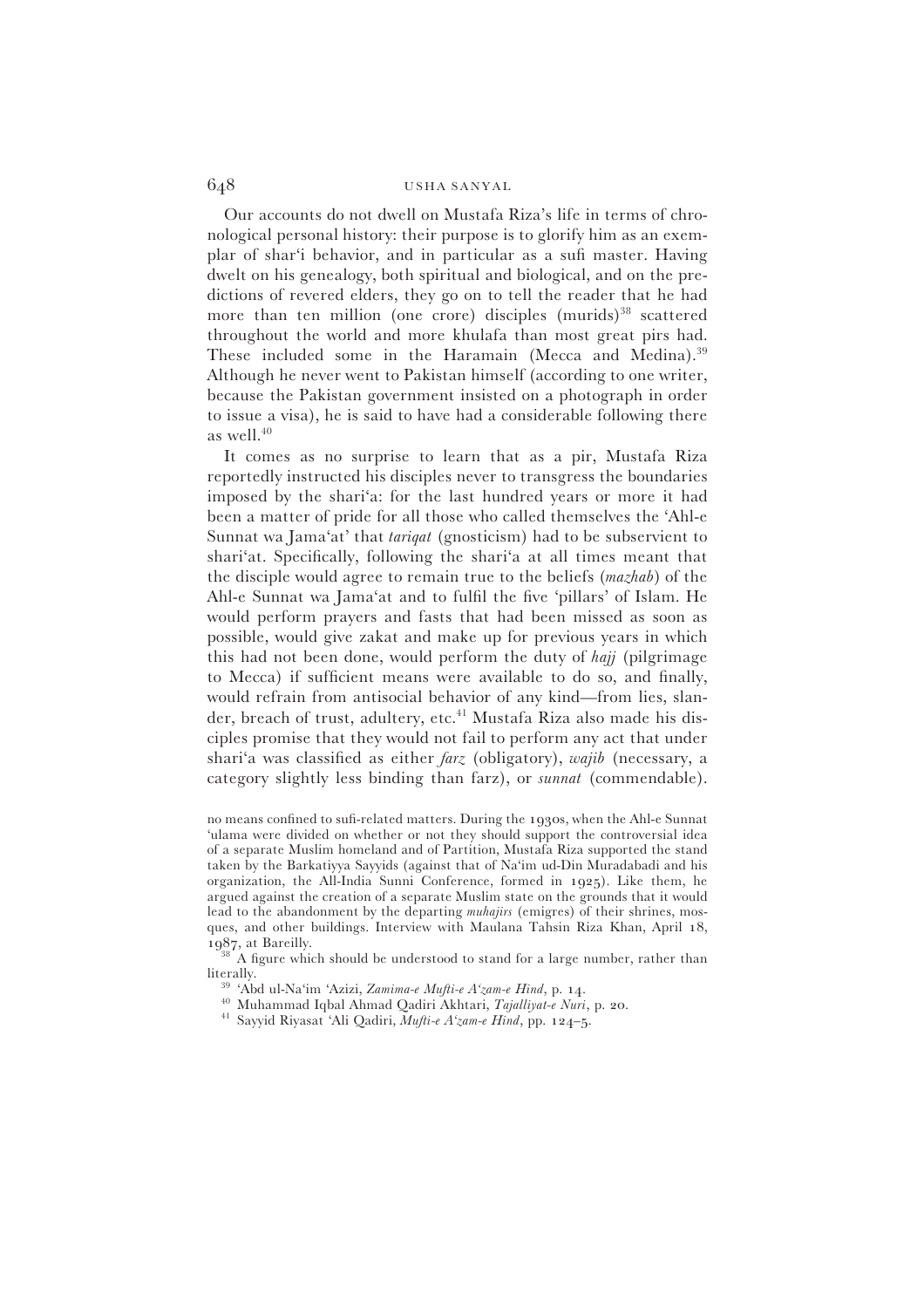Then, taking the disciple's hand in his own, he would ask him to say, 'I have put my hand in the hand of Shaikh 'Abd ul-Qadir Jilani.' For this, he assured his disciples, was the meaning of bai'a: he, Mustafa Riza, was an intermediary between them and the Shaikh, who would henceforth take them under his protection.

To his followers, however, it is clear from the biographical accounts that he was more to them than just a link in a chain. To them he was many things: in appearance and in his love of the Prophet and of Shaikh 'Abd ul-Qadir Jilani he was (to those who had known Ahmad Riza) a living image of his father. Like Ahmad Riza, he would tell his followers that worship (*ibadat*) of Allah that did not include love of the Prophet was no worship.42 Like Ahmad Riza, he too wrote na't verse in praise of the Prophet (his *takhallus*, or pen name, was 'Nuri'), and went to great lengths to honor all Sayyids by virtue of their descent from the Prophet: when a young man who was a descendant of Shaikh 'Abd ul-Qadir Jilani visited Bareilly, Mustafa Riza Khan is reported to have walked behind him barefoot in the streets 'the way a servant (*khadim*) walks behind his master (*aqa*).'43

One aspect of the classic ideal of a true sufi is that of a man of few wants, compassion for the poor and the needy, and a corresponding disdain for the wealthy and the powerful. This picture is lovingly depicted in the accounts of Mustafa Riza:

He goes to everybody great and small (*har kas o na-kas*) and speaks to them with infinite gentleness and love. He asks after the sick, meets the needs of the needy, takes the lead in greeting people and extends his hands toward them with pleasure. There is modesty in his look....<sup>44</sup>

He is always engaged in prayer, reading the *durud* [calling down blessings on the Prophet] and *waza'if* [extra prostrations after the five daily prayers, technically *sunna*]. But if someone should come to visit him, he will put aside his prayers, for, as Sa'di says, 'To take care of the needy is better than (*afzal*) durud and waza'if.'45

This is an interesting statement, showing Mustafa Riza's total engagement in the 'healing' role of the sufi pir.

Conversely, Mustafa Riza's contempt for the wealthy and the powerful is also well attested, as in his reported fearlessness of government authority. On his second hajj (sometime before 1947), for

<sup>42</sup> *Ibid*., p. <sup>57</sup>. <sup>43</sup> *Ibid*., p. <sup>60</sup>. <sup>44</sup> *Ibid*., p. <sup>30</sup>. <sup>45</sup> *Ibid*., p. <sup>32</sup>.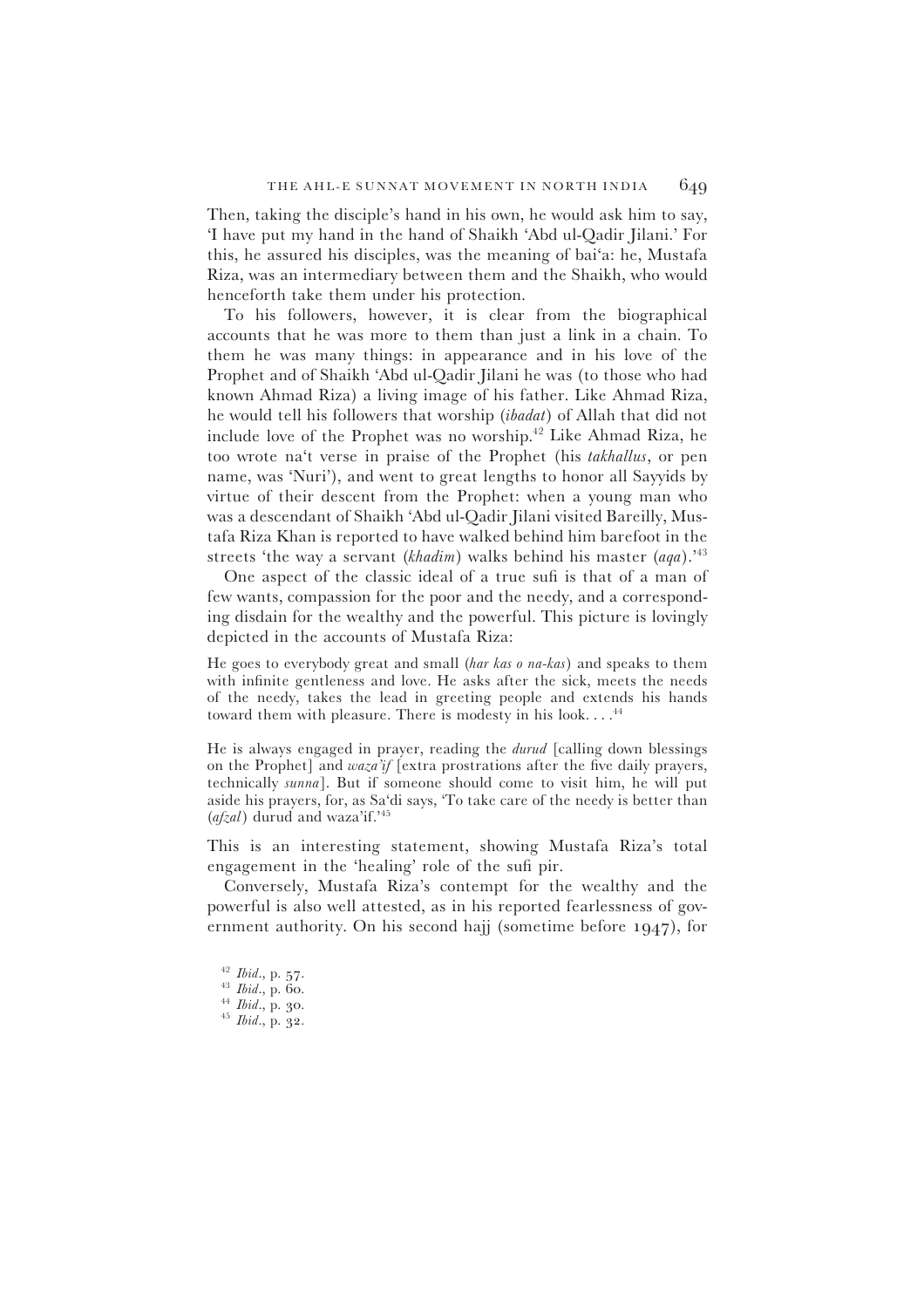instance, he wrote a book opposing the Saudi government's imposition of a hajj tax, although the punishment for such opposition was most severe: government policy toward such a person was to abandon him in a small, dark underground cave deep in the desert from which he could not escape, providing him the barest minimum in food and water until he died of hunger and thirst.<sup>46</sup> Mustafa Riza fearlessly opposed the tax nevertheless, without suffering the slightest harm. During Ayub Khan's regime in Pakistan (1958–69), he wrote a fatwa opposing the use of an aeroplane by the government *ru'yyat* (sighting) committee to determine the appearance of the new moon at the end of Ramadan, when all other muftis had written fatawa in support of the government regulation.<sup>47</sup> And in 1975–76, he wrote a fatwa against the compulsory sterilization campaign launched by the Indian government under the Emergency, at a time when all 'the great leaders, reformers, and famous 'ulama had sewn their tongues, so great was their fear of the government.<sup>48</sup>

The accounts on which I draw make no distinction (as I have done) between Mustafa Riza's brave acts of defiance in the wider world of current affairs and his acts of kindness toward his followers which frequently border on the magical or miraculous. Juxtaposed with the above, and far outnumbering in frequency such references to the 'real world' outside, are endless stories of the miraculous events surrounding him. In these stories, the kinds of people that Mustafa Riza helped include men wrongly accused of murder, destitute women, and helpless and poor people in different walks of life. For instance, a story is told of how a poor disciple of his in Kanpur invited him home for a meal. When Mustafa Riza came, however, the disciple was dismayed to see that he was accompanied by seventy-five people—whereas the disciple had expected fifteen! But the problem was soon solved:

<sup>46</sup> 'Abd ul-Na'im 'Azizi, *Zamima-e Mufti-e A'zam-e Hind*, pp. 13–14. I should add that because the Ahl-e Sunnat disapprove of the Saudi regime, their leadership frequently faces difficulty in securing permission to travel to Saudi Arabia. Personal

<sup>&</sup>lt;sup>47</sup> The reason for his opposition to this practice was that the moon sets (*ghurub*), but does not cease (*fana*) to exist. Therefore, in some places it can be sighted on the 30th, and elsewhere on the 29th. If one were to follow the course of the moon far enough by aeroplane, one would even be able to see it on the 27th or the 28th. But this would provide no shar'i justification for declaring the sighting of the moon. Only when observed from the ground would it be valid according to the shari'a. Sayyid Riyasat 'Ali Qadiri, *Mufti-e A'zam-e Hind*, p. <sup>41</sup>. <sup>48</sup> *Ibid*., pp. <sup>32</sup>–3.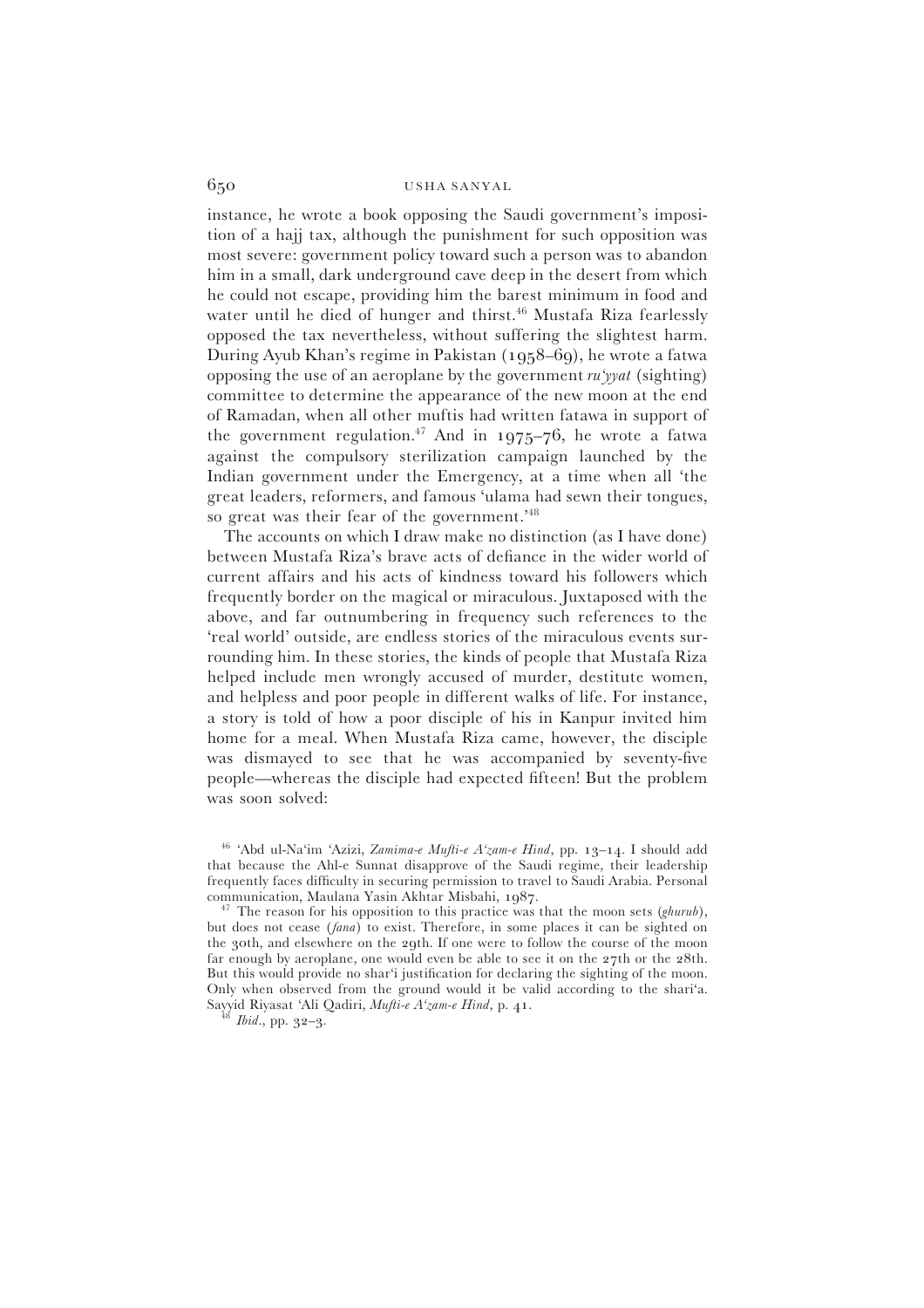Hazrat [Mustafa Riza Khan] went in[to the kitchen] and sat in front of the cooked rice. After saying the Fatiha of Shaikh 'Abd ul-Qadir Jilani over it, he said, 'Without looking into this pot of rice, keep ladling out portions for everyone and sending them out.'

Miraculously, the rice pot stayed full no matter how much rice was served.<sup>49</sup>

Indeed, the miracles (*karamat*) that Mustafa Riza Khan is reputed to have performed for his followers are legion, and to ignore them here would be to miss an important dimension of the popular perception of him. In the following story, Mustafa Riza helped a Hindu. It is noteworthy that at no time did he directly apply any pressure on him to convert to Islam, though at the conclusion of the story the man did so voluntarily:

Huzoor Mufti-e A'zam-e Hind [Mustafa Riza] was staying in a masjid in Jhansi. Day and night crowds of people came to see him. One of them was an elderly Hindu who came to tell him his story: 'My daughter,' he said, 'has been married off to a bad man who beats her, and is a drunkard. My daughter has reached such a pass that she doesn't want to return to him. Tomorrow her case is coming before the magistrate.' Hazrat said, 'Your daughter should tell the magistrate that this is not my husband because in your faith a vow is valid only if taken before a fire.' The man said, 'Hazrat, her husband's name has been branded on her hand.' Hazrat said, 'This is forbidden (*haram*), though you do not regard it so. Go. When your daughter denies her husband and the magistrate orders her to show her hand, his name will not be on it.'50

This was exactly what transpired the next day, to everyone's great astonishment. The Hindu (converted and) became Mustafa Riza's disciple.

A last example, which to my mind epitomizes how Mustafa Riza's followers viewed him, is about an event that took place shortly after his death in November 1981, during the ceremonial washing of his body:

When Hazrat's corpse was being bathed, inadvertently the sheet [covering the body] was moved, exposing the thigh. Immediately, the fingers of Hazrat's hand caught hold of the sheet and covered it. People thought the fingers had got caught. They tried to forcibly prize them loose, but the fingers would not let go of the sheet. It was Hazrat Allama Akhtar [? text cut off here] Riza Khan Sahib who first noticed that the fingers continued to hold on to the sheet until it had been properly adjusted over the leg. Allahu Akbar!<sup>51</sup>

<sup>49</sup> *Ibid*., p. <sup>90</sup>. <sup>50</sup> *Ibid*., p. <sup>74</sup>. <sup>51</sup> 'Abd ul-Na'im 'Azizi, *Zamima-e Mufti-e A'zam-e Hind*, pp. <sup>30</sup>–1.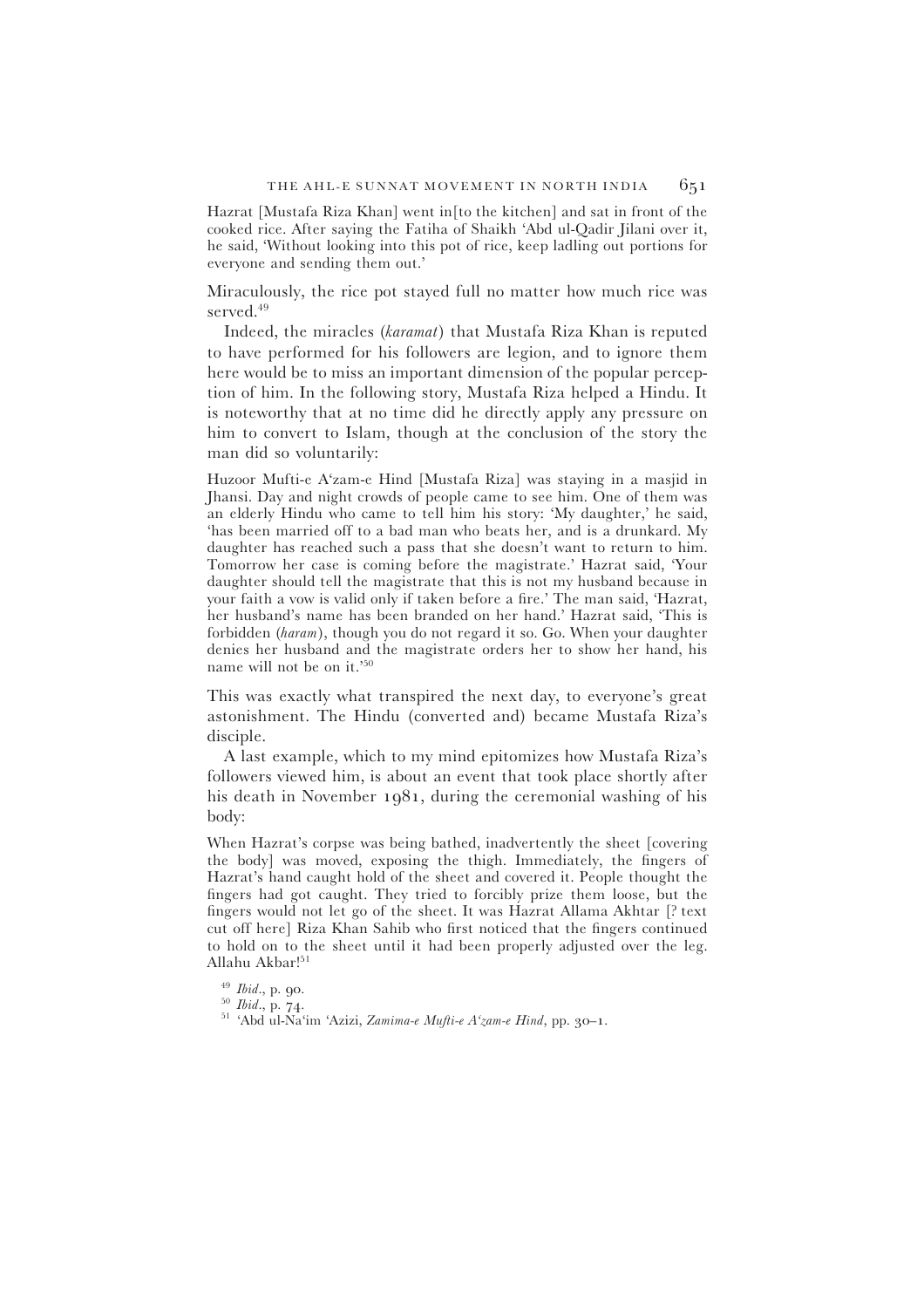This story tells us a great deal not just about what Mustafa Riza's followers thought about him personally (his sense of modesty being powerfully exemplified in this incident), but also about the sufi pir's transcendence of death itself. As the writer comments, 'Allah's friends (*wali*) don't really die. They merely become invisible to our eyes.'

It is entirely in keeping with this identity as a sufi pir, I believe, that (in strong contrast to Ahmad Riza Khan) Mustafa Riza's life was characterized by frequent travel throughout the country. Although the texts do not give us any indication of any pattern followed, they make it clear that travel was an important part of his life:

Travel brings lustre to a person's being, and many truths are revealed to one in the course of it. This was why Mufti-e A'zam-e Hind, in his quest for truth and for that which is pleasing to Allah, liked to travel, no matter how great the sacrifice.<sup>52</sup>

His enormous physical energy, even in old age, is commented about in numerous stories. According to one, when he went on hajj for the third time (in 1971) he climbed Mount Hira (where the Prophet had received the earliest Qur'anic revelations) in three hours, which feat was beyond even a healthy young person to perform.53 He kept up his demanding schedule to the end of his life, despite illness and old age.

Travel fulfilled several purposes: one, an internal spiritual one, for one learned patience (*sabr*) by leaving one's home, friends and loved ones and enduring the hardships of separation. It was undertaken also for the sake of others, for all those Mustafa Riza met on his journeys were blessed by the experience. Most importantly, however, the purpose of *tabligh*, spreading the message of the Ahl-e Sunnat wa Jama'at among both Muslims and non-Muslims, was served. Indeed, this was at the heart of Mustafa Riza's purpose in travelling, one may say, for in spreading the Ahl-e Sunnat message, he carried the teachings of his scholarly father Ahmad Riza to an ever larger audience.

I would like to end this sketch of Mustafa Riza with excerpts from an eye-witness account of his last journey, that to his grave on November 13, 1981. The details of the funeral procession are vivid and

<sup>52</sup> Sayyid Riyasat 'Ali Qadiri, *Mufti-e A'zam-e Hind*, p. <sup>122</sup>. <sup>53</sup> *Ibid*., p. <sup>123</sup>.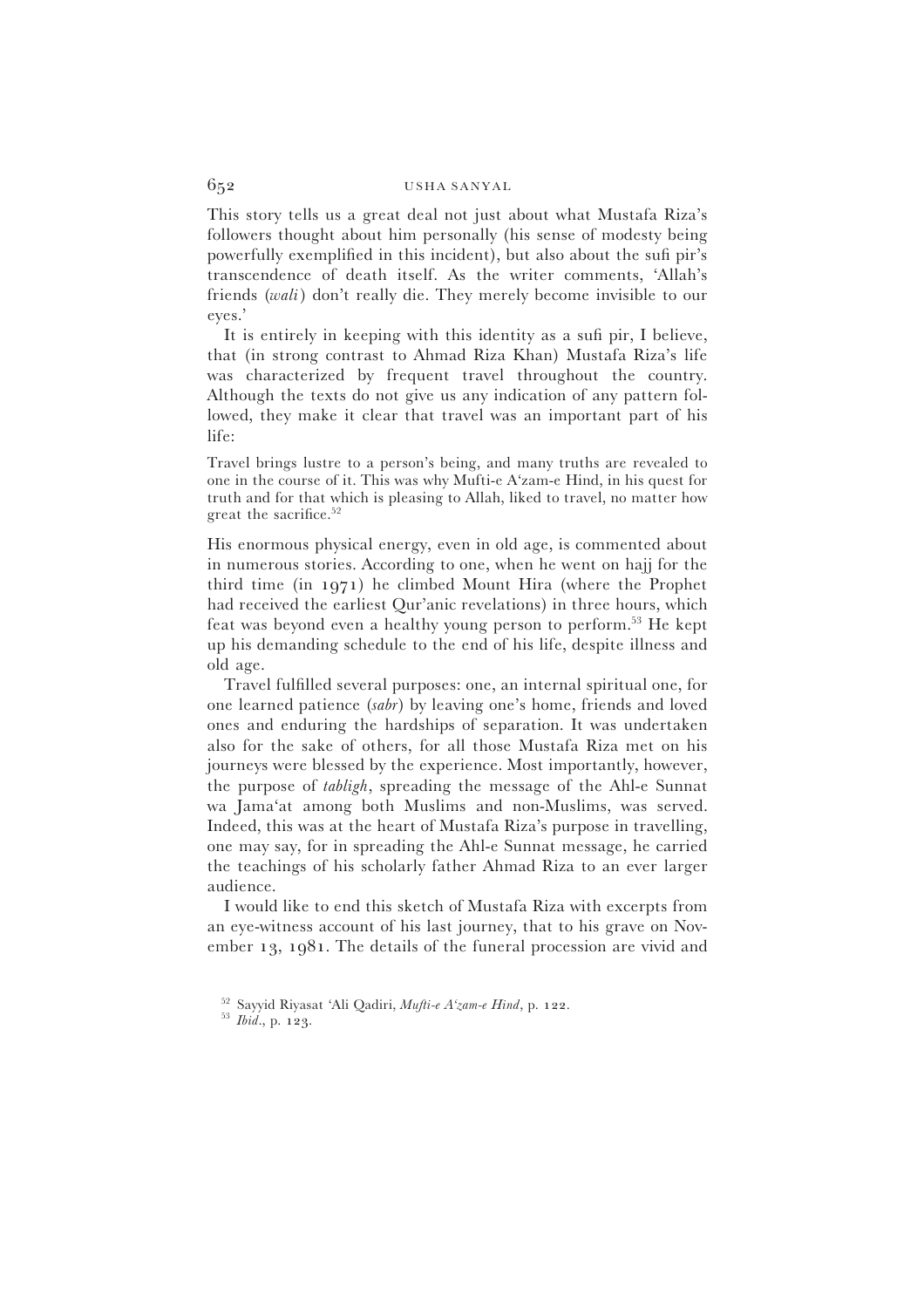the images evoked remind us once again of Mustafa Riza's stature as a pir:

As morning dawned [on November 13, 1981] traffic had been halted on every street, every lane and every bazaar in Bareilly. The procession was preceded by a rickshaw bearing a loudspeaker, from which blared the *na'ra-e takbir* [the call, 'Allah is great'], the na'ra-e risalat [the call, 'Muhammad is His Prophet'], the *na'ra-e ghausiyyat* [the call, 'Shaikh 'Abd ul-Qadir Jilani is His *Ghaus* (helper)'], and the cry 'Mufti-e A'zam.' At every step, the *na't* and *milad* reciters called out praises [of the Prophet, 'Abd ul-Qadir, and Mustafa Riza]. . . . It was as if every tongue was lamenting, every eye weeping, every heart broken . . . [But the atmosphere created by all the praise reciters and others was such that] it seemed as if the bridegroom's luminous marriage procession (*barat*) was passing by. Yes! This was the most luminous of luminous funeral processions, it was the procession of the lover of the Prophet ('ashiq-e mustafa).<sup>54</sup>

With the body carried on a motor car, the procession slowly wound its way through the crowded lanes of the commercial heart of the city, watched by 'hundreds of thousands' (*lakhs*) of Muslims and non-Muslims, who lined the rooftops, balconies, and windows of the buildings overlooking the streets. For, writes the author, 'everybody desires to see the *qutb-e waqt* (the pivot of the world of each age), the *shahanshah-e waqt* (the emperor of his time).'55

Indeed, 'witnessing' and 'seeing' the body were the very purpose of the procession. It proceeded gradually to the open grounds (*maidan*) of the Islamiyya College, where a platform had been set up on which the body was laid. Policemen stood by to manage the crowds while, aided by a microphone to carry his voice to the people, Sayyid Mukhtar Ashraf of Kachhochha, a revered elder, began the funeral prayer. The procession had set out in the morning: it was now halfpast three in the afternoon.

The prayer over, the people viewed the dearly loved face of their departed pir. Then the body was lifted back on to the car, and the procession regrouped. Returning once again through the streets of the city (though by a slightly different route, to enable those who had been unable to set their eyes on the body before to do so now), the mourners made their way to the Khanqah Rizwiyya. On the way they paused in front of the Riza Masjid, allowing people a chance

<sup>54</sup> 'Abd ul-Na'im 'Azizi, *Zamima-e Mufti-e A'zam-e Hind*, p. <sup>32</sup>. <sup>55</sup> *Ibid*., p. <sup>23</sup>. The concept of 'seeing' a great man and being blessed by the sight reminds one strongly of the centrality of *darshan* (sight) in Hinduism. On the latter, see Diana L. Eck, *Darsan: Seeing the Divine Image in India* (Chambersburg: Anima Books, 1985).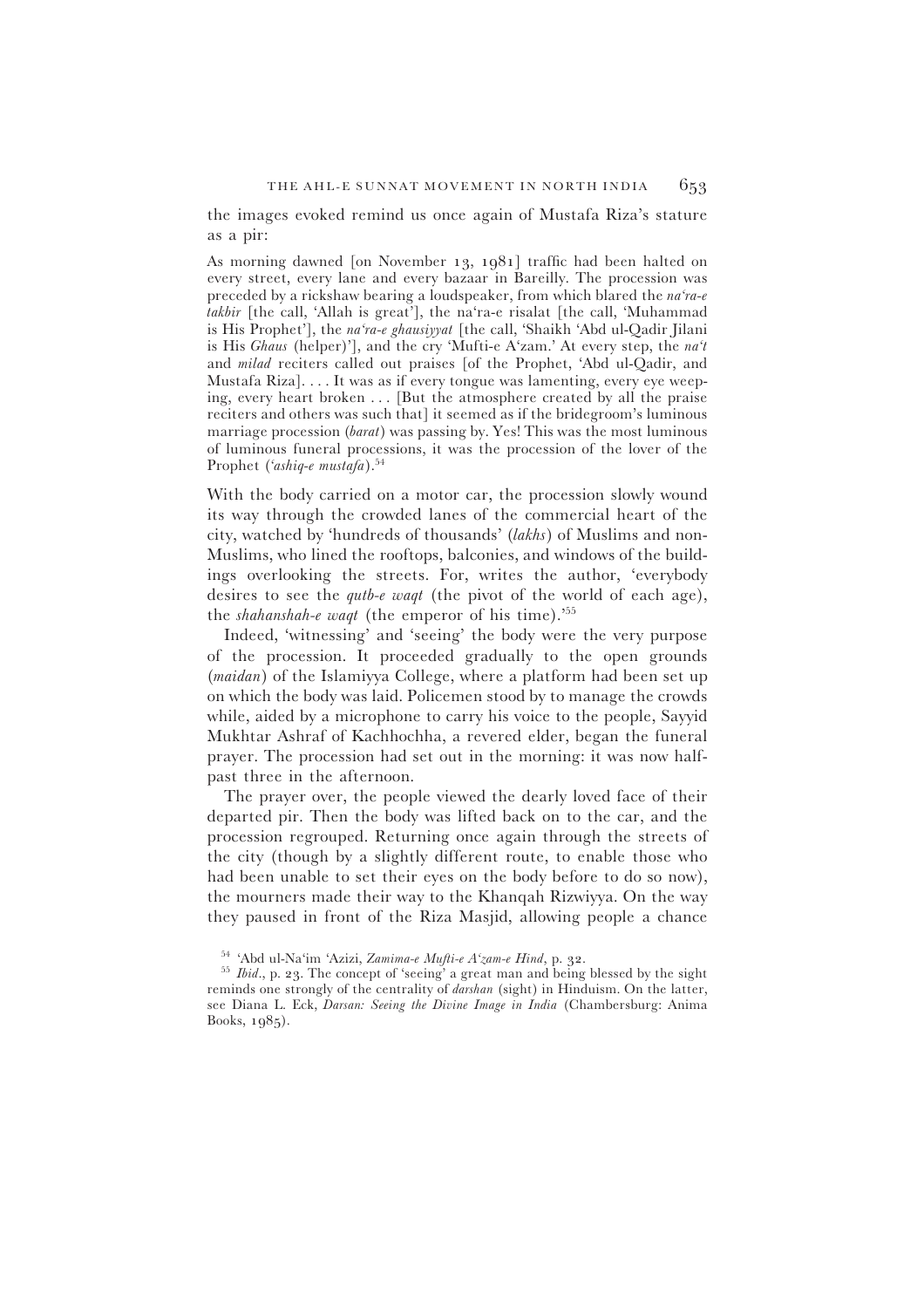to come up to the bier and kiss it. After controlling the crowd with great difficulty, at 4.30 p.m. the body was finally lowered into the grave. As this was done, the face turned of its own accord toward the *qibla* (in the direction of Mecca).

Thereafter, until well into the night, there was continuous recitation of the salat o salam and Fatiha, while mourners filed past the grave strewing it with fragrant flower petals.<sup>56</sup>

#### **Comments and Conclusions**

The Ahl-e Sunnat wa Jama'at movement has always regarded both shari'at and tariqat as necessary and complementary means of reaching Allah. The former sets the limits for the practice of the latter. Consequently, both Ahmad Riza and Mustafa Riza were simultaneously 'ulama and pirs, scholars and sufis. However, as this essay has tried to indicate, the emphasis and balance of the two roles was different in the two men's lives. While Ahmad Riza tended to live the life primarily of a scholar, Mustafa Riza appears in his latter years, if not his younger ones, to have been viewed primarily as a pir by his followers.

From the point of view of the nineteenth- and twentieth-century history of the Ahl-e Sunnat movement itself, this development would seem to be attributable to two factors in particular. First, while acknowledging that the movement does not view Ahmad Riza as its 'founder'—as, in its perspective, he was merely restating earlier truths, and urging all Muslims to follow the prophetic sunna—I believe that his very restatement of what was implied by the term 'sunna' became the basis for the self-definition of the 'Ahl-e Sunnat wa Jama'at,' a group that came in the late nineteenth century to stand in opposition to a number of existing Sunni Muslim schools of thought. His extensive writings became, during his lifetime and after, the intellectual ground around which group identify was formed. It followed, therefore, that the task before the generation that succeeded him was to spread the message contained in his writings, taking it beyond the narrow circle of fellow-'ulama within which he had moved.

Mustafa Riza's life well exemplifies this task and goal. In all he did in the course of his long life, Mustafa Riza was in a sense doing

<sup>56</sup> *Ibid*., pp. 34–6.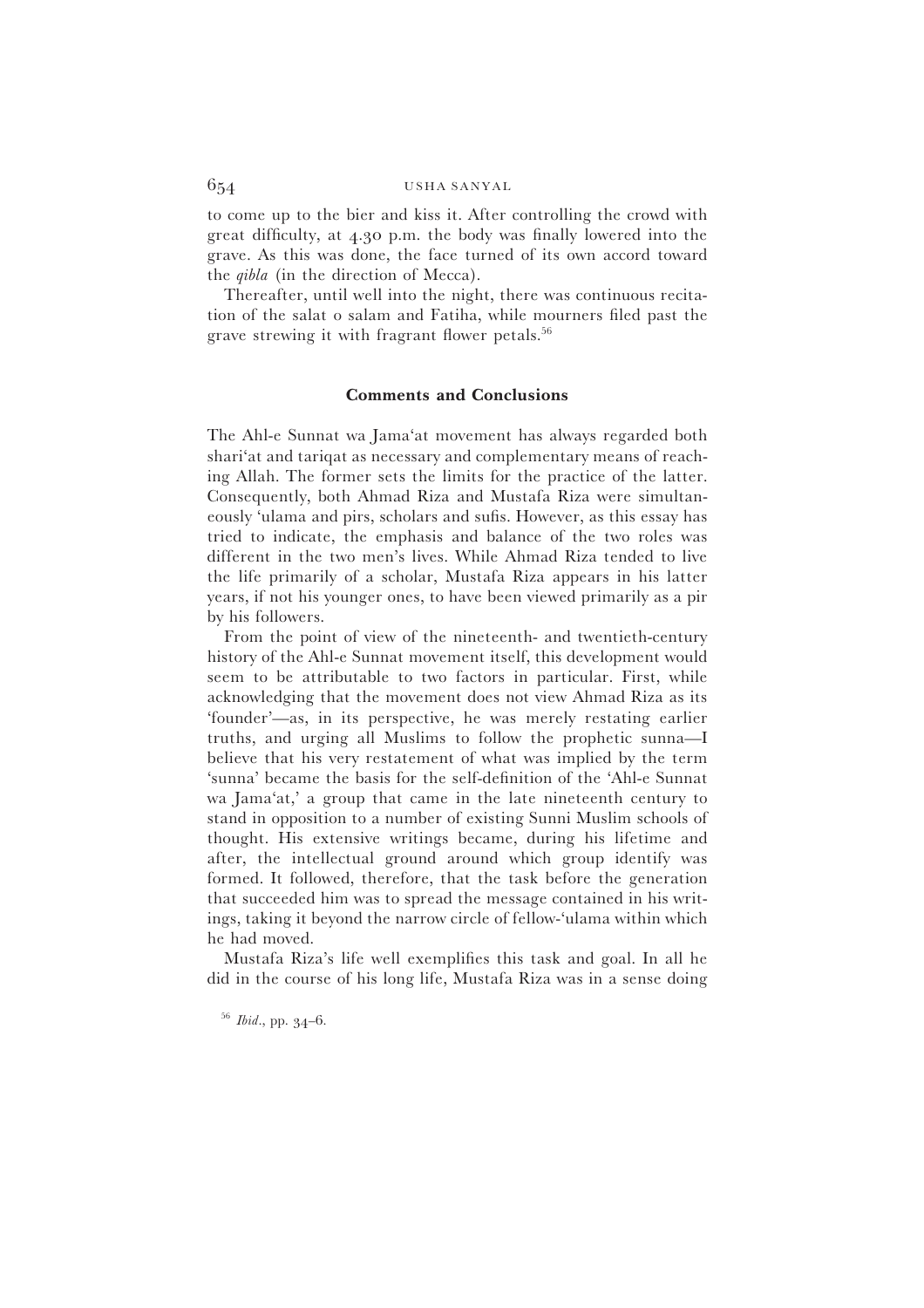nothing more than taking the Ahl-e Sunnat message as formulated by his father to his Muslim brothers and sisters. He did this by being accessible to them, and above all by being inclusive where his father had been exclusive. The texts speak of Mustafa Riza's gentleness and kindness to all, and of his willingness to help even Hindus. In contrast to Mustafa Riza's irenic personality, his father Ahmad Riza had been a stern judge of his fellow-'ulama in order to determine whether they were 'true' Sunnis or not. In this sense Ahmad Riza had excluded rather than included others from his purview.

In this too one may see a logical development. Perhaps, the task of self-definition having been completed, it was no longer necessary to emphasize one's difference from one's fellow-Muslims to quite the same degree (though Mustafa Riza never failed to warn the Ahl-e Sunnat against the 'Wahhabis'). The pir, in his role as healer, helper, and guide to the community of believers, is by definition more accessible to people around him than is the scholar, though the latter too, of course, serves his community through his scholarship.

Another factor that has favored an increased emphasis on the pir's role as against the 'alim's in the Ahl-e Sunnat movement has been the importance attached to the person of the leader since Ahmad Riza's time. While contemporary nineteenth-century movements such as the Deobandis created a Dar al-'Ulum, an institutional center to which all the great scholars came, and to which students were in turn attracted, the Ahl-e Sunnat movement in the late nineteenth century was shaped by personal loyalty to Ahmad Riza himself.57 Madrasas were certainly founded, both in Bareilly and elsewhere, but they never attained the status of a Dar al-'Ulum. When, after Ahmad Riza died, his home was transformed into a hospice and his grave into a pilgrimage site, the trend toward sufism was given a powerful impetus. His elder son, Hamid Riza Khan, became his sajjada-nishin, and Bareilly became a holy place. The role of 'alim became, it seems, secondary to that of the pir. In fact, even the management and control of the Manzar-e Islam in Bareilly, which had been established in the early 1990s, became hereditary, passing from father to son rather than being based on individual scholarly or managerial abilities.58

Does this mean that the Ahl-e Sunnat movement has changed irrevocably in character, and that by becoming 'popular,' it has also

<sup>57</sup> Barbara Metcalf points to this as well. See *Islamic Revival*, pp. <sup>311</sup>–12. <sup>58</sup> Its management was in the hands of Hamid Riza and then of his eldest son; Mustafa Riza never apparently had any role in controlling it.